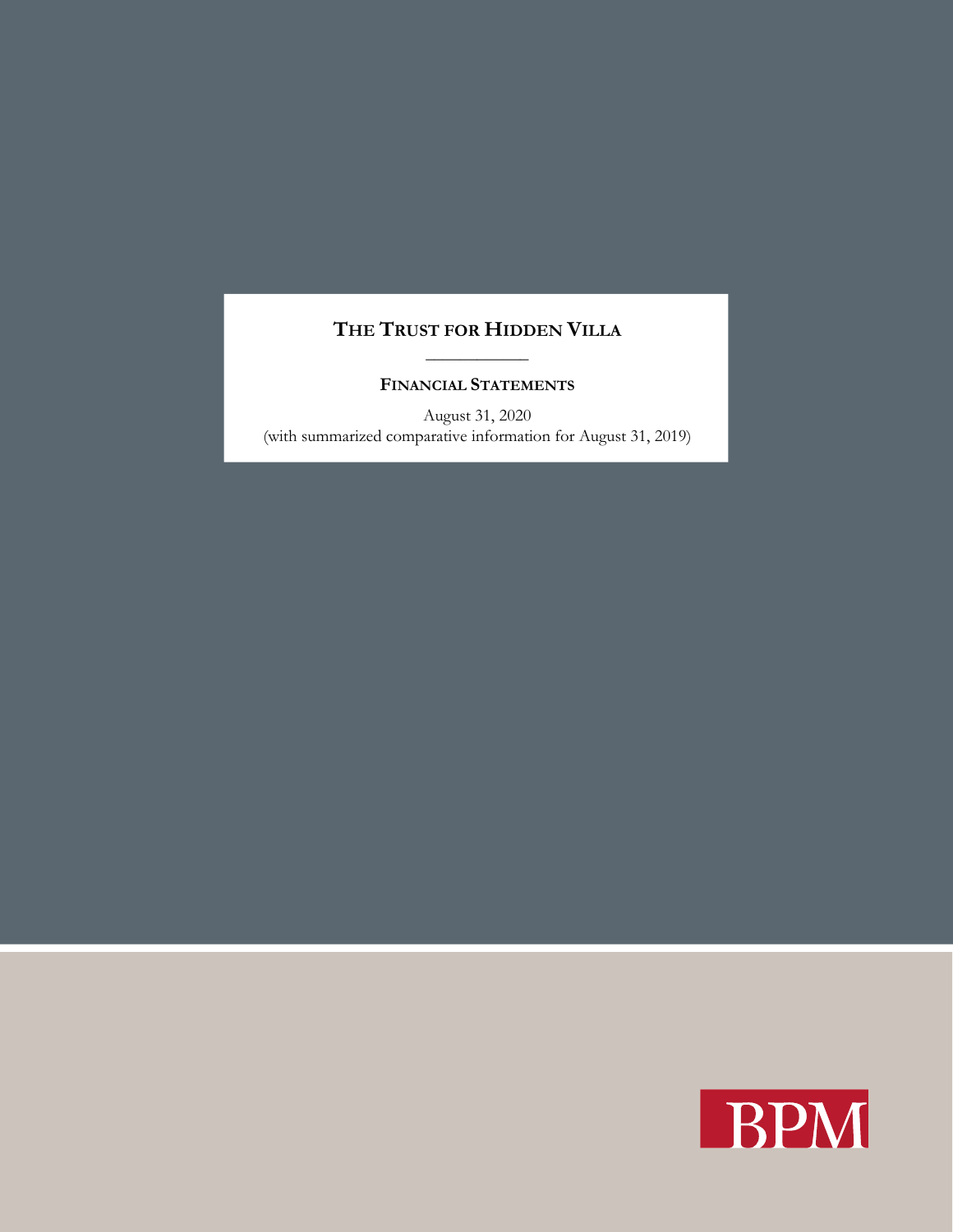$\overline{\phantom{a}}$ 

**T ABLE OF C ONTENTS**

|                                  | Page(s)  |
|----------------------------------|----------|
| Independent Auditors' Report     | 1        |
| <b>Financial Statements:</b>     |          |
| Statement of Financial Position  | 2        |
| <b>Statement of Activities</b>   | 3        |
| Statement of Functional Expenses | $4 - 6$  |
| <b>Statement of Cash Flows</b>   | 7        |
| Notes to Financial Statements    | $8 - 21$ |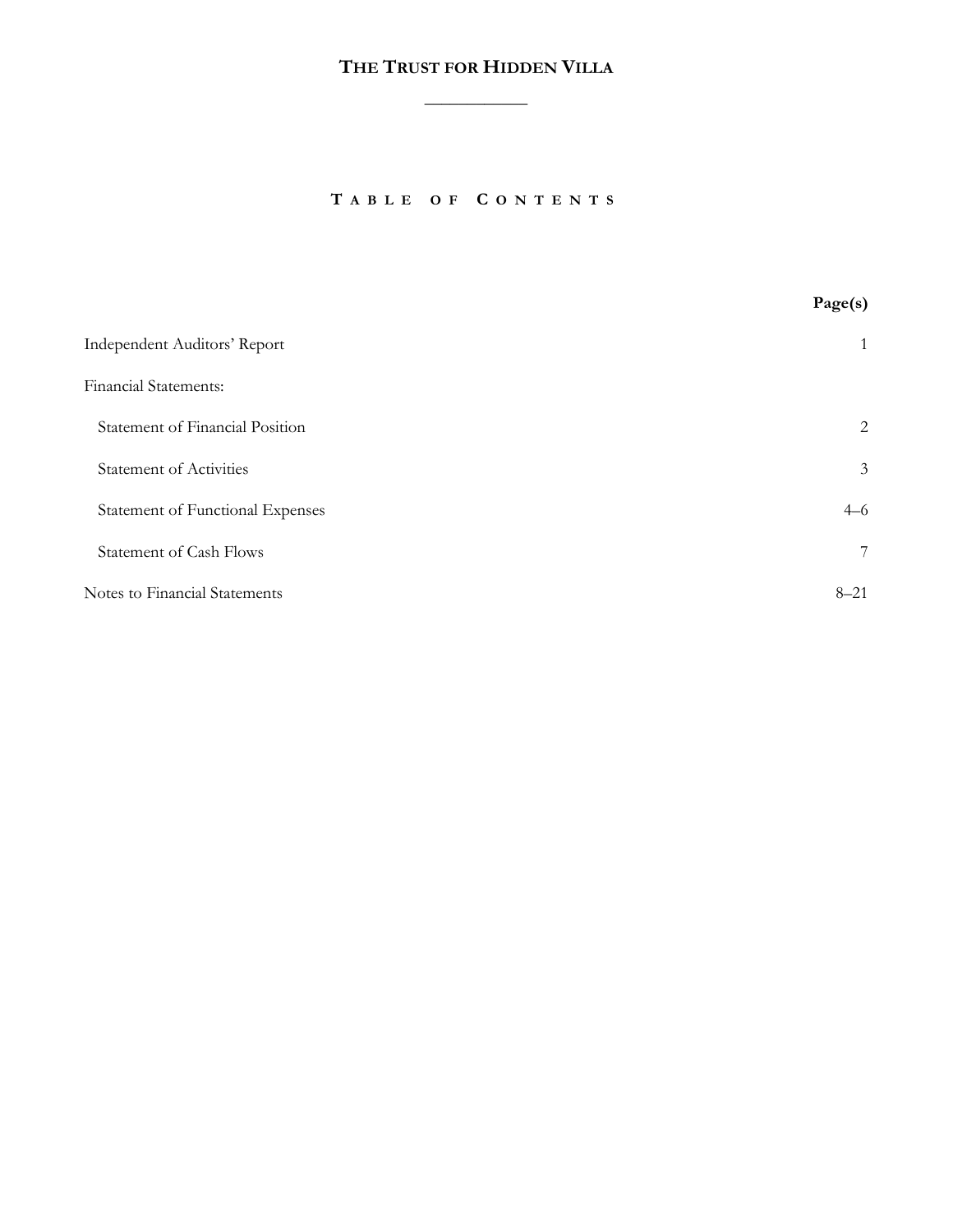

## **INDEPENDENT AUDITORS' REPORT**

To the Board of Directors of The Trust for Hidden Villa Los Altos Hills, California

We have audited the accompanying financial statements of The Trust for Hidden Villa (the "Trust," a nonprofit organization) which comprise the statement of financial position as of August 31, 2020 and the related statements of activities, functional expenses and cash flows for the year then ended, and the related notes to the financial statements.

## **Management's Responsibility for the Financial Statements**

Management is responsible for the preparation and fair presentation of these financial statements in accordance with accounting principles generally accepted in the United States of America; this includes the design, implementation, and maintenance of internal control relevant to the preparation and fair presentation of financial statements that are free from material misstatement, whether due to fraud or error.

## **Auditors' Responsibility**

Our responsibility is to express an opinion on these financial statements based on our audit. We conducted our audit in accordance with auditing standards generally accepted in the United States of America. Those standards require that we plan and perform the audit to obtain reasonable assurance about whether the financial statements are free from material misstatement.

An audit involves performing procedures to obtain audit evidence about the amounts and disclosures in the financial statements. The procedures selected depend on the auditors' judgment, including the assessment of the risks of material misstatement of the financial statements, whether due to fraud or error. In making those risk assessments, the auditors consider internal control relevant to the entity's preparation and fair presentation of the financial statements in order to design audit procedures that are appropriate in the circumstances, but not for the purpose of expressing an opinion on the effectiveness of the entity's internal control. Accordingly, we express no such opinion. An audit also includes evaluating the appropriateness of accounting policies used and the reasonableness of significant accounting estimates made by management, as well as evaluating the overall presentation of the financial statements.

We believe that the audit evidence we have obtained is sufficient and appropriate to provide a basis for our audit opinion.

## **Opinion**

In our opinion, the financial statements referred to above present fairly, in all material respects, the financial position of The Trust for Hidden Villa as of August 31, 2020, and the changes in its net assets and its cash flows for the year then ended, in accordance with accounting principles generally accepted in the United States of America.

### **Report on Summarized Comparative Information**

We have previously audited The Trust for Hidden Villa's 2019 financial statements, and we expressed an unmodified audit opinion on those audited financial statements in our report dated January 7, 2020. In our opinion, the summarized comparative information presented herein as of and for the year ended August 31, 2019, is consistent, in all material respects, with the audited financial statements from which it has been derived.

BP M  $LLP$ 

San Jose, California January 28, 2021

## **bpmcpa.com**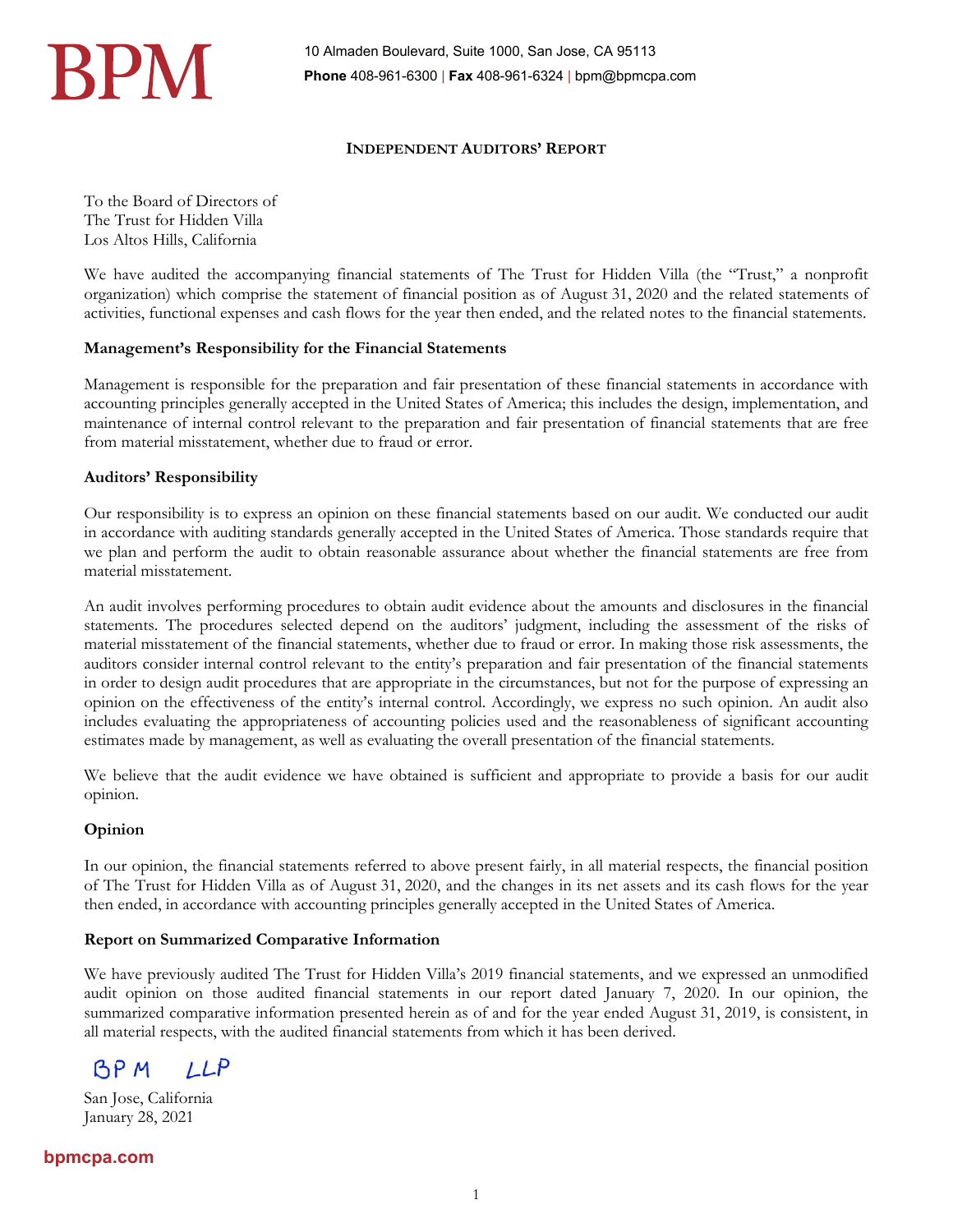## **STATEMENT OF FINANCIAL POSITION**

## As of August 31, 2020 (with summarized comparative information for August 31, 2019)  $\overline{\phantom{a}}$

|                                                                 | 2020             |    | 2019       |  |
|-----------------------------------------------------------------|------------------|----|------------|--|
| <b>ASSETS</b>                                                   |                  |    |            |  |
| Current assets:                                                 |                  |    |            |  |
| Cash and cash equivalents                                       | \$<br>521,103    | \$ | 139,458    |  |
| Certificates of deposit and U.S. treasuries                     | 299,017          |    | 715,063    |  |
| Unconditional promises to give receivables                      | 504,200          |    | 541,200    |  |
| Other receivables                                               | 9,394            |    | 21,294     |  |
| Prepaid expenses and other assets                               | 131,710          |    | 122,064    |  |
| Total current assets                                            | 1,465,424        |    | 1,539,079  |  |
| Property and equipment, net                                     | 9,034,790        |    | 9,276,039  |  |
| Donated artwork                                                 | 270,900          |    | 270,900    |  |
| Unconditional promises to give receivable, less current portion | 6,000            |    | 7,200      |  |
| Investments                                                     | 6,963,144        |    | 6,738,543  |  |
| Total long term assets                                          | 16,274,834       |    | 16,292,682 |  |
| Total assets                                                    | \$<br>17,740,258 | \$ | 17,831,761 |  |
| <b>LIABILITIES AND NET ASSETS</b>                               |                  |    |            |  |
| Current liabilities:                                            |                  |    |            |  |
| Accounts payable and other accrued liabilities                  | \$<br>139,773    | \$ | 146,948    |  |
| Deferred revenue                                                | 45,480           |    | 74,764     |  |
| Total current liabilities                                       | 185,253          |    | 221,712    |  |
| Note payable - Paycheck Protection Program                      | 419,700          |    |            |  |
| Total liabilities                                               | 604,953          |    | 221,712    |  |
| Commitments and contingecy (Note 11)                            |                  |    |            |  |
| Net assets:                                                     |                  |    |            |  |
| Without donor restrictions                                      | 15,094,995       |    | 16,298,398 |  |
| With donor restrictions                                         | 2,040,310        |    | 1,311,651  |  |
| Total net assets                                                | 17,135,305       |    | 17,610,049 |  |
| Total liabilities and net assets                                | \$<br>17,740,258 | \$ | 17,831,761 |  |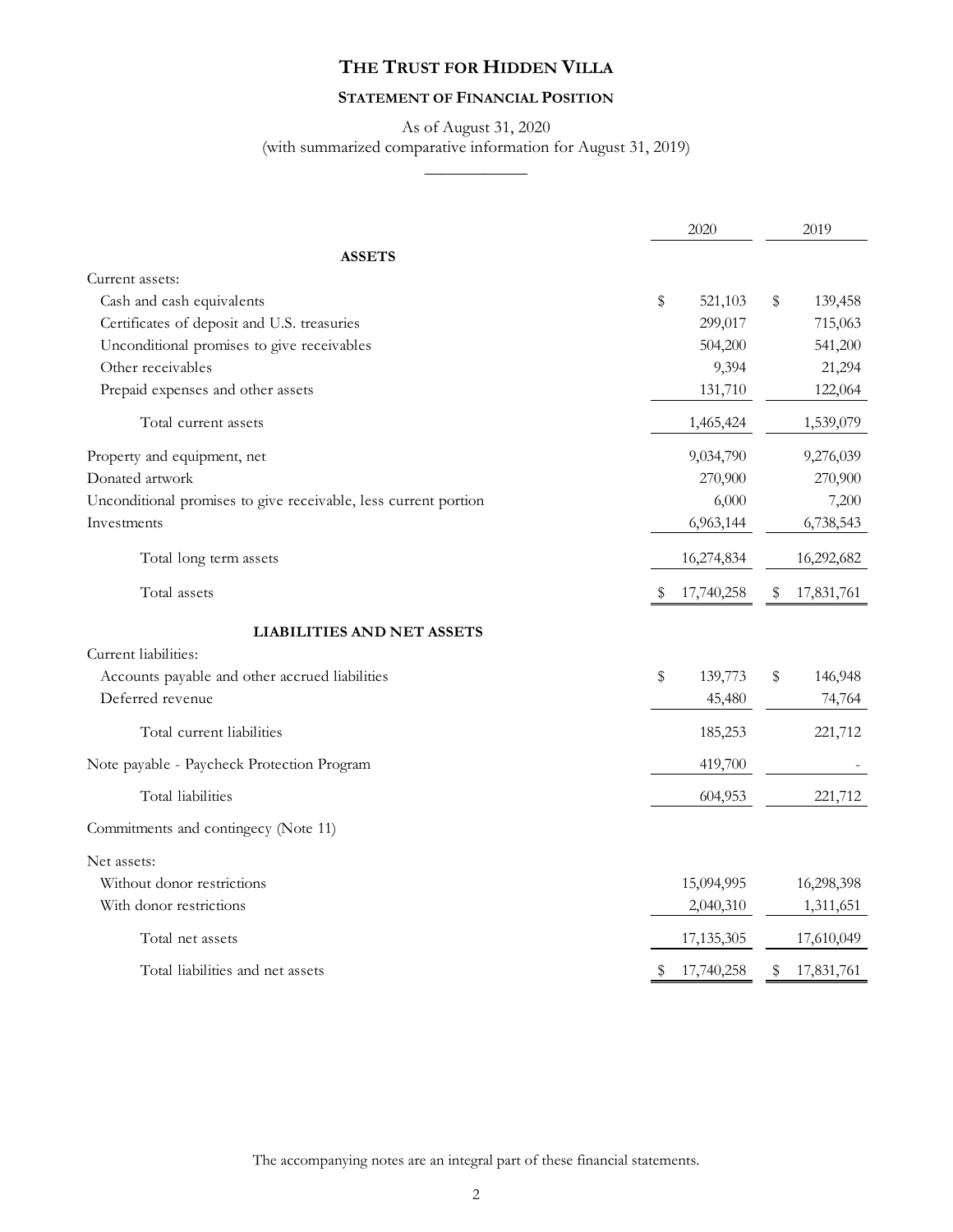## **STATEMENT OF ACTIVITIES**

## For the year ended August 31, 2020 (with summarized comparative information for August 31, 2019) \_\_\_\_\_\_\_\_\_\_\_\_

|                                                |                  | 2020            |    |              |    |            |
|------------------------------------------------|------------------|-----------------|----|--------------|----|------------|
|                                                | Without          | With            |    |              |    |            |
|                                                | Donor            | Donor           |    |              |    | 2019       |
|                                                | Restrictions     | Restrictions    |    | Total        |    | Total      |
| Revenue and other support:                     |                  |                 |    |              |    |            |
| Fees                                           | \$<br>380,598    | \$              | \$ | 380,598      | \$ | 1,360,781  |
| Contributions                                  | 948,465          | 1,200,965       |    | 2,149,430    |    | 2,019,828  |
| In-kind contribution income                    | 5,376            |                 |    | 5,376        |    | 5,415      |
| Rental income                                  | 132,570          |                 |    | 132,570      |    | 213,795    |
| Miscellaneous income and sales                 | 157,293          |                 |    | 157,293      |    | 194,869    |
| Net assets released from restriction           | 537,774          | (537, 774)      |    |              |    |            |
| Total revenue and other support                | 2,162,076        | 663,191         |    | 2,825,267    |    | 3,794,688  |
| Expenses:                                      |                  |                 |    |              |    |            |
| Program services:                              |                  |                 |    |              |    |            |
| Environmental education                        | 785,432          |                 |    | 785,432      |    | 739,916    |
| Summer camp                                    | 772,897          |                 |    | 772,897      |    | 1,141,768  |
| Community programs                             | 440,603          |                 |    | 440,603      |    | 425,468    |
| Facility rentals                               | 316,397          |                 |    | 316,397      |    | 284,277    |
| Community supported agriculture                | 196,282          |                 |    | 196,282      |    | 129,168    |
| Resident intern program                        | 178,343          |                 |    | 178,343      |    | 160,026    |
| Animal husbandry                               | 87,209           |                 |    | 87,209       |    | 163,744    |
| Total program services                         | 2,777,163        |                 |    | 2,777,163    |    | 3,044,367  |
| Supporting services:                           |                  |                 |    |              |    |            |
| Administration                                 | 637,548          |                 |    | 637,548      |    | 620,360    |
| Fund development                               | 418,542          |                 |    | 418,542      |    | 475,186    |
| Total supporting services                      | 1,056,090        |                 |    | 1,056,090    |    | 1,095,546  |
| Total expenses                                 | 3,833,253        |                 |    | 3,833,253    |    | 4,139,913  |
| Loss on disposal of fixed assets               |                  |                 |    |              |    | (43, 213)  |
| Total expenses and losses                      | 3,833,253        |                 |    | 3,833,253    |    | 4,183,126  |
| Change in net assets from operations           | (1,671,177)      | 663,191         |    | (1,007,986)  |    | (388, 438) |
| Non-operating changes:                         |                  |                 |    |              |    |            |
| Contributions - Board designated and endowment | 112,532          | 600             |    | 113,132      |    | 140,838    |
| Interest and dividend income                   | 173,013          | 30,288          |    | 203,301      |    | 236,273    |
| Realized gain (loss) on investments            | 2,725            | 558             |    | 3,283        |    | (496)      |
| Unrealized gain (loss) on investments          | 179,504          | 34,022          |    | 213,526      |    | (207, 625) |
| Total non-operating changes                    | 467,774          | 65,468          |    | 533,242      |    | 168,990    |
| Changes in net assets                          | (1,203,403)      | 728,659         |    | (474, 744)   |    | (219, 448) |
| Net assets, beginning of year                  | 16,298,398       | 1,311,651       |    | 17,610,049   |    | 17,829,497 |
| Net assets, end of year                        | \$<br>15,094,995 | \$<br>2,040,310 | \$ | 17, 135, 305 | \$ | 17,610,049 |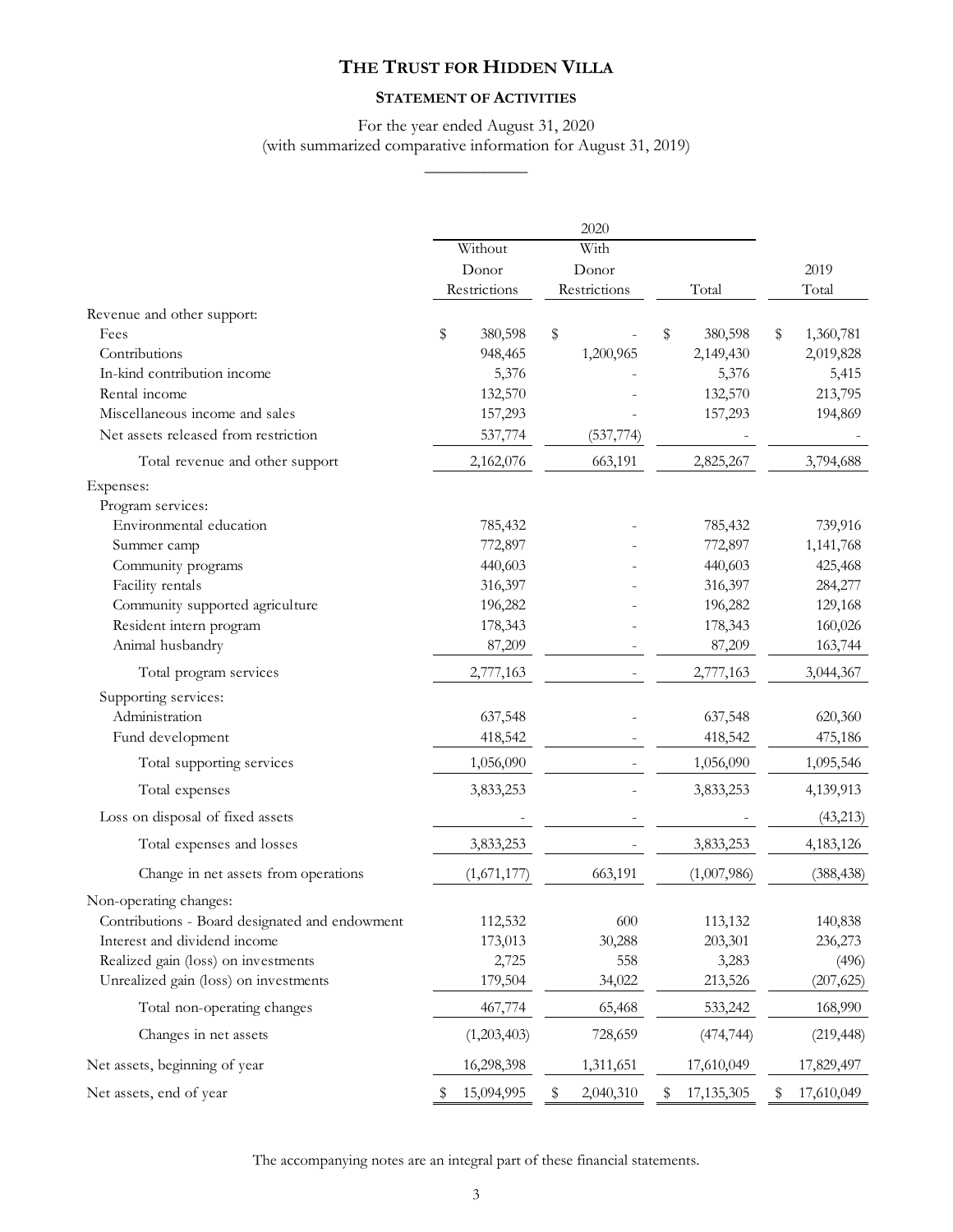## **STATEMENT OF FUNCTIONAL EXPENSES**

For the year ended August 31, 2020 (with summarized comparative information for August 31, 2019)  $\overline{\phantom{a}}$ 

|                                              | 2020 Program Services      |         |             |         |                       |         |    |                     |
|----------------------------------------------|----------------------------|---------|-------------|---------|-----------------------|---------|----|---------------------|
|                                              | Environmental<br>Education |         | Summer Camp |         | Community<br>Programs |         |    | Facility<br>Rentals |
| Functional expenses:                         |                            |         |             |         |                       |         |    |                     |
| Salaries and related expenses                | \$                         | 613,556 | \$          | 349,152 | \$                    | 306,421 | \$ | 178,437             |
| Professional fees                            |                            |         |             | 4,608   |                       | 2,928   |    | 4,697               |
| Facilities                                   |                            | 41,888  |             | 140,432 |                       | 39,034  |    | 28,385              |
| Program supplies                             |                            | 21,083  |             | 10,481  |                       | 10,560  |    | 7,181               |
| Information technology                       |                            | 7,647   |             | 53,293  |                       | 7,647   |    | 5,298               |
| Office expenses                              |                            | 10,316  |             | 67,088  |                       | 10,072  |    | 5,639               |
| Advertising and marketing                    |                            | 11,964  |             | 7,951   |                       | 10,169  |    | 3,580               |
| Insurance                                    |                            | 21,536  |             | 72,199  |                       | 20,068  |    | 14,593              |
| Bank and service fees                        |                            | 841     |             | 13,541  |                       | 4,166   |    | 1,703               |
| Travel, including participant transportation |                            | 3,326   |             | 294     |                       | 147     |    |                     |
| In-kind expenses                             |                            | 700     |             |         |                       |         |    |                     |
| Total functional expenses before             |                            |         |             |         |                       |         |    |                     |
| depreciation                                 |                            | 732,857 |             | 719,039 |                       | 411,212 |    | 249,513             |
| Depreciation                                 |                            | 52,575  |             | 53,858  |                       | 29,391  |    | 66,884              |
| Total program and supporting services        |                            |         |             |         |                       |         |    |                     |
| expenses                                     | S                          | 785,432 | \$          | 772,897 | \$                    | 440,603 | \$ | 316,397             |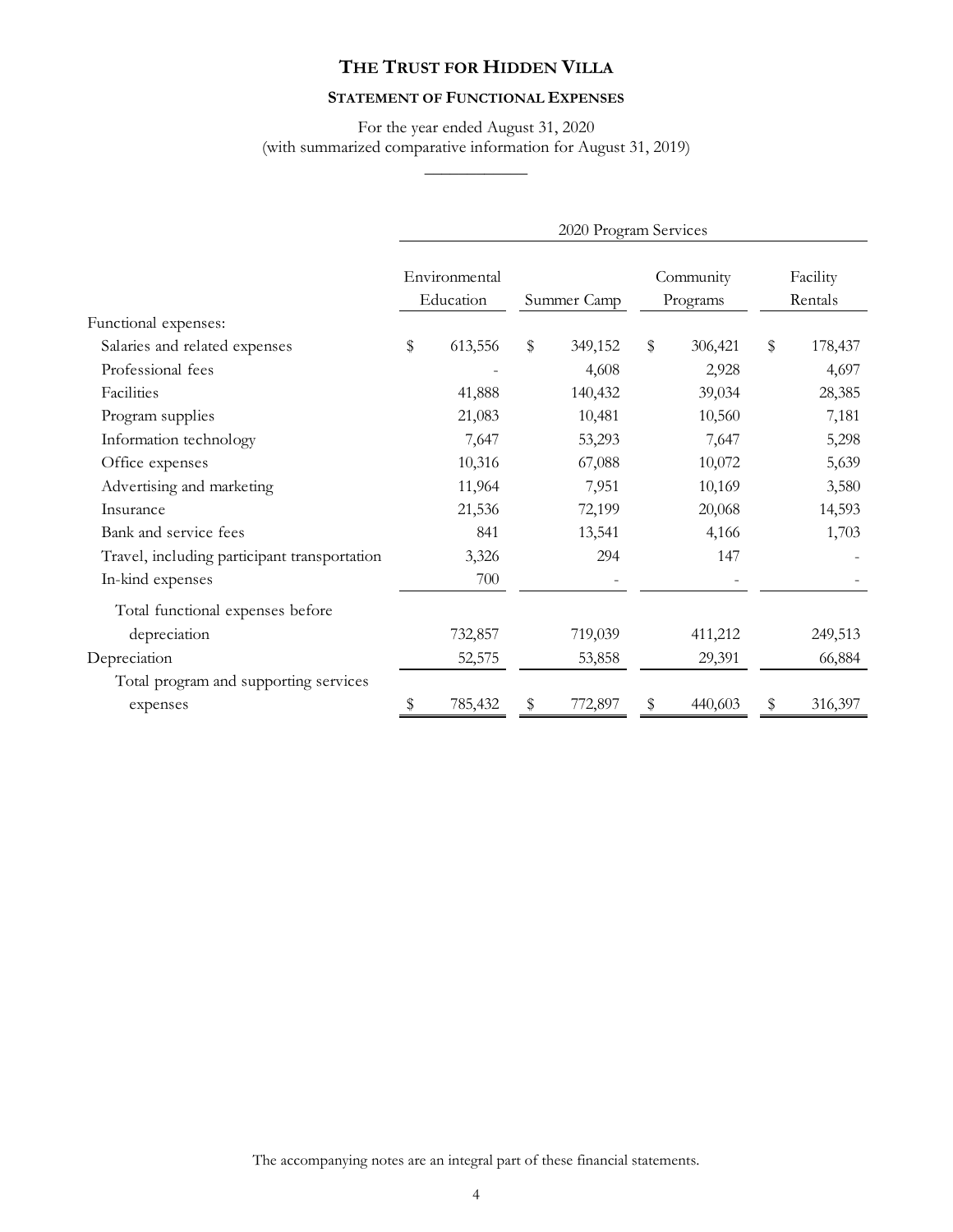## **STATEMENT OF FUNCTIONAL EXPENSES**, Continued

## For the year ended August 31, 2020 (with summarized comparative information for August 31, 2019)  $\overline{\phantom{a}}$

|                                              | 2020 Program Services, continued |             |         |             |           |        |    |           |
|----------------------------------------------|----------------------------------|-------------|---------|-------------|-----------|--------|----|-----------|
|                                              |                                  | Community   |         | Residential |           |        |    | Total     |
|                                              |                                  | Supported   |         | Intern      | Animal    |        |    | Program   |
|                                              |                                  | Agriculture | Program |             | Husbandry |        |    | Services  |
| Functional expenses:                         |                                  |             |         |             |           |        |    |           |
| Salaries and related expenses                | \$                               | 130,444     | \$      | 129,206     | \$        | 29,734 | \$ | 1,736,950 |
| Professional fees                            |                                  |             |         | 725         |           | 9,978  |    | 22,936    |
| Facilities                                   |                                  | 177         |         | 3,245       |           |        |    | 253,161   |
| Program supplies                             |                                  | 27,300      |         | 784         |           | 15,237 |    | 92,626    |
| Information technology                       |                                  | 5,949       |         | 1,699       |           | 818    |    | 82,351    |
| Office expenses                              |                                  | 10,483      |         | 2,239       |           | 379    |    | 106,216   |
| Advertising and marketing                    |                                  | 3,363       |         | 1,742       |           | 2,846  |    | 41,615    |
| Insurance                                    |                                  |             |         | 1,668       |           |        |    | 130,064   |
| Bank and service fees                        |                                  | 3,743       |         | 187         |           | 2,196  |    | 26,377    |
| Travel, including participant transportation |                                  | 372         |         | 1,452       |           | 615    |    | 6,206     |
| In-kind expenses                             |                                  |             |         |             |           |        |    | 700       |
| Total functional expenses before             |                                  |             |         |             |           |        |    |           |
| depreciation                                 |                                  | 181,831     |         | 142,947     |           | 61,803 |    | 2,499,202 |
| Depreciation                                 |                                  | 14,451      |         | 35,396      |           | 25,406 |    | 277,961   |
| Total program and supporting services        |                                  |             |         |             |           |        |    |           |
| expenses                                     | S                                | 196,282     | \$      | 178,343     | \$        | 87,209 | S  | 2,777,163 |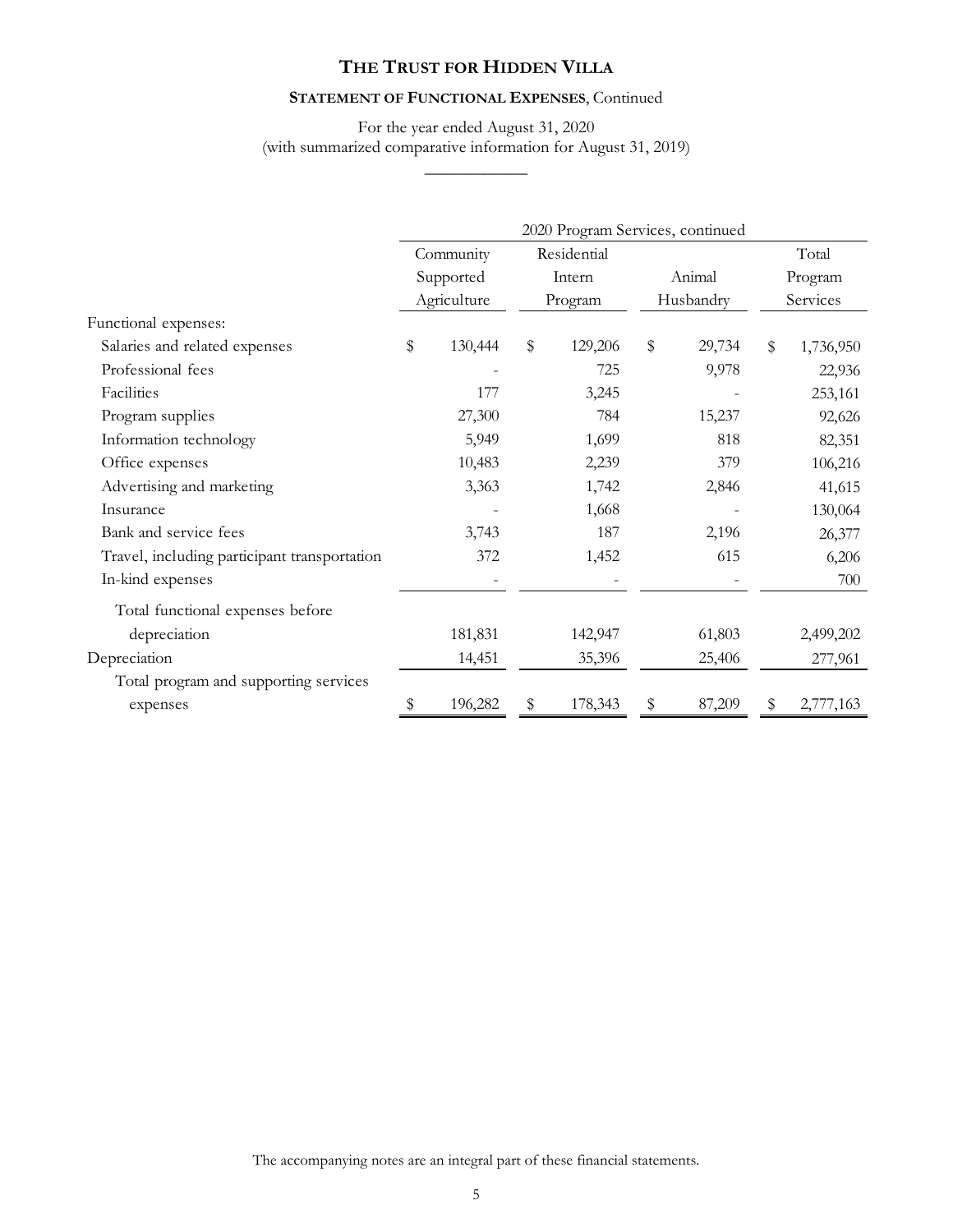## **STATEMENT OF FUNCTIONAL EXPENSES**, Continued

## For the year ended August 31, 2020 (with summarized comparative information for August 31, 2019)  $\overline{\phantom{a}}$

|                                              |    |                | 2020 Supporting Services |    |            |                            |       |           |
|----------------------------------------------|----|----------------|--------------------------|----|------------|----------------------------|-------|-----------|
|                                              |    |                |                          |    | Total      | 2020 Total of              |       |           |
|                                              |    |                | Fund                     |    | Supporting | Program Services and       |       | 2019      |
|                                              |    | Administration | Development              |    | Services   | <b>Supporting Services</b> | Total |           |
| Functional expenses:                         |    |                |                          |    |            |                            |       |           |
| Salaries and related expenses                | \$ | 286,609        | \$<br>308,111            | \$ | 594,720    | \$<br>2,331,670            | S     | 2,541,979 |
| Professional fees                            |    | 278,812        | 40,509                   |    | 319,321    | 342,257                    |       | 472,914   |
| Facilities                                   |    | 4,066          | 4,279                    |    | 8,345      | 261,506                    |       | 270,946   |
| Program supplies                             |    |                |                          |    |            | 92,626                     |       | 138,294   |
| Information technology                       |    | 8,127          | 11,490                   |    | 19,617     | 101,968                    |       | 107,224   |
| Office expenses                              |    | 9,967          | 11,224                   |    | 21,191     | 127,407                    |       | 77,728    |
| Advertising and marketing                    |    | 656            | 12,858                   |    | 13,514     | 55,129                     |       | 72,872    |
| Insurance                                    |    | 2,091          | 2,200                    |    | 4,291      | 134,355                    |       | 69,996    |
| Bank and service fees                        |    | 7,748          | 3,098                    |    | 10,846     | 37,223                     |       | 51,039    |
| Travel, including participant transportation |    | 3,831          | 658                      |    | 4,489      | 10,695                     |       | 36,479    |
| In-kind expenses                             |    | 1,176          | 3,500                    |    | 4,676      | 5,376                      |       | 5,415     |
| Total functional expenses before             |    |                |                          |    |            |                            |       |           |
| depreciation                                 |    | 603,083        | 397,927                  |    | 1,001,010  | 3,500,212                  |       | 3,844,886 |
| Depreciation                                 |    | 34,465         | 20,615                   |    | 55,080     | 333,041                    |       | 295,027   |
| Total program and supporting services        |    |                |                          |    |            |                            |       |           |
| expenses                                     | S  | 637,548        | 418,542                  | S  | 1,056,090  | \$<br>3,833,253            | S     | 4,139,913 |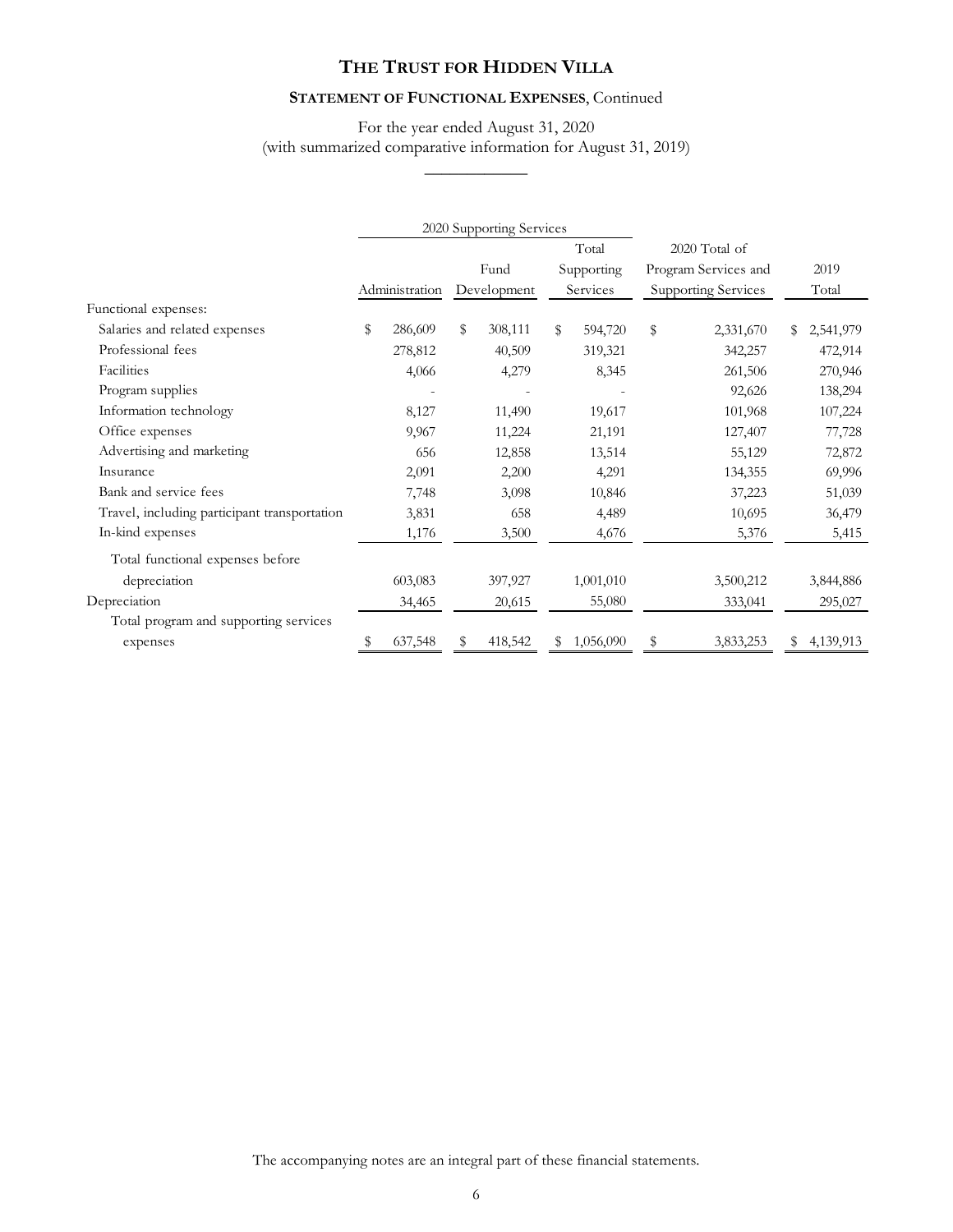## **STATEMENT OF CASH FLOWS**

## For the year ended August 31, 2020 (with summarized comparative information for August 31, 2019)  $\overline{\phantom{a}}$

|                                                                              | 2020 |            | 2019          |            |
|------------------------------------------------------------------------------|------|------------|---------------|------------|
| Cash flows from operating activities:                                        |      |            |               |            |
| Change in net assets                                                         | \$   | (474, 744) | $\frac{1}{2}$ | (219, 448) |
| Adjustments to reconcile change in net assets to net cash                    |      |            |               |            |
| used in operating activities:                                                |      |            |               |            |
| Unrealized (gain) loss on investments                                        |      | (213, 526) |               | 207,625    |
| Realized (gain) loss on investments                                          |      | (3,283)    |               | 496        |
| Loss on disposal of fixed assets                                             |      |            |               | 43,213     |
| Depreciation                                                                 |      | 333,041    |               | 295,027    |
| Endowment interest and dividends                                             |      | (30, 288)  |               | (35,695)   |
| Endowment contributions                                                      |      | (600)      |               | (1,050)    |
| (Increase) decrease in operating assets:                                     |      |            |               |            |
| Unconditional promises to give receivables                                   |      | 38,200     |               | (482, 800) |
| Other receivables                                                            |      | 11,900     |               | 20,064     |
| Prepaid expenses and other assets                                            |      | (9,646)    |               | (83,703)   |
| Increase (decrease) in operating liabilities:                                |      |            |               |            |
| Accounts payable and other accrued liabilities                               |      | (7, 175)   |               | 2,482      |
| Deferred revenue                                                             |      | (29, 284)  |               | 21,122     |
| Total adjustments                                                            |      | 89,339     |               | (13,219)   |
| Net cash used in operating activities                                        |      | (385, 405) |               | (232, 667) |
| Cash flows from investing activities:                                        |      |            |               |            |
| Net purchases and redemptions of certificates of deposit and U.S. treasuries |      | 416,046    |               | (335, 369) |
| Proceeds on sale of investments                                              |      | 304,470    |               | 114,405    |
| Acquisition of investments                                                   |      | (312, 262) |               | (220, 039) |
| Proceeds on sale of property and equipment                                   |      |            |               | 942        |
| Acquisition of property and equipment                                        |      | (91, 792)  |               | (361, 043) |
| Net cash provided by (used in) investing activities                          |      | 316,462    |               | (801, 104) |
| Cash flows from financing activities:                                        |      |            |               |            |
| Proceeds from PPP loan                                                       |      | 419,700    |               |            |
| Endowment interest and dividends                                             |      | 30,288     |               | 35,695     |
| Proceeds from endowment contributions                                        |      | 600        |               | 1,050      |
| Net cash provided by financing activities                                    |      | 450,588    |               | 36,745     |
| Net increase (decrease) in cash and cash equivalents                         |      | 381,645    |               | (997, 026) |
| Cash and cash equivalents, beginning of year                                 |      | 139,458    |               | 1,136,484  |
| Cash and cash equivalents, end of year                                       | \$   | 521,103    | \$            | 139,458    |

## **Supplemental Disclosure of Cash Flow Information**

1. Accounting Policy - The Trust considers all highly liquid investments with a maturity of three months or less when purchased to be "cash equivalents."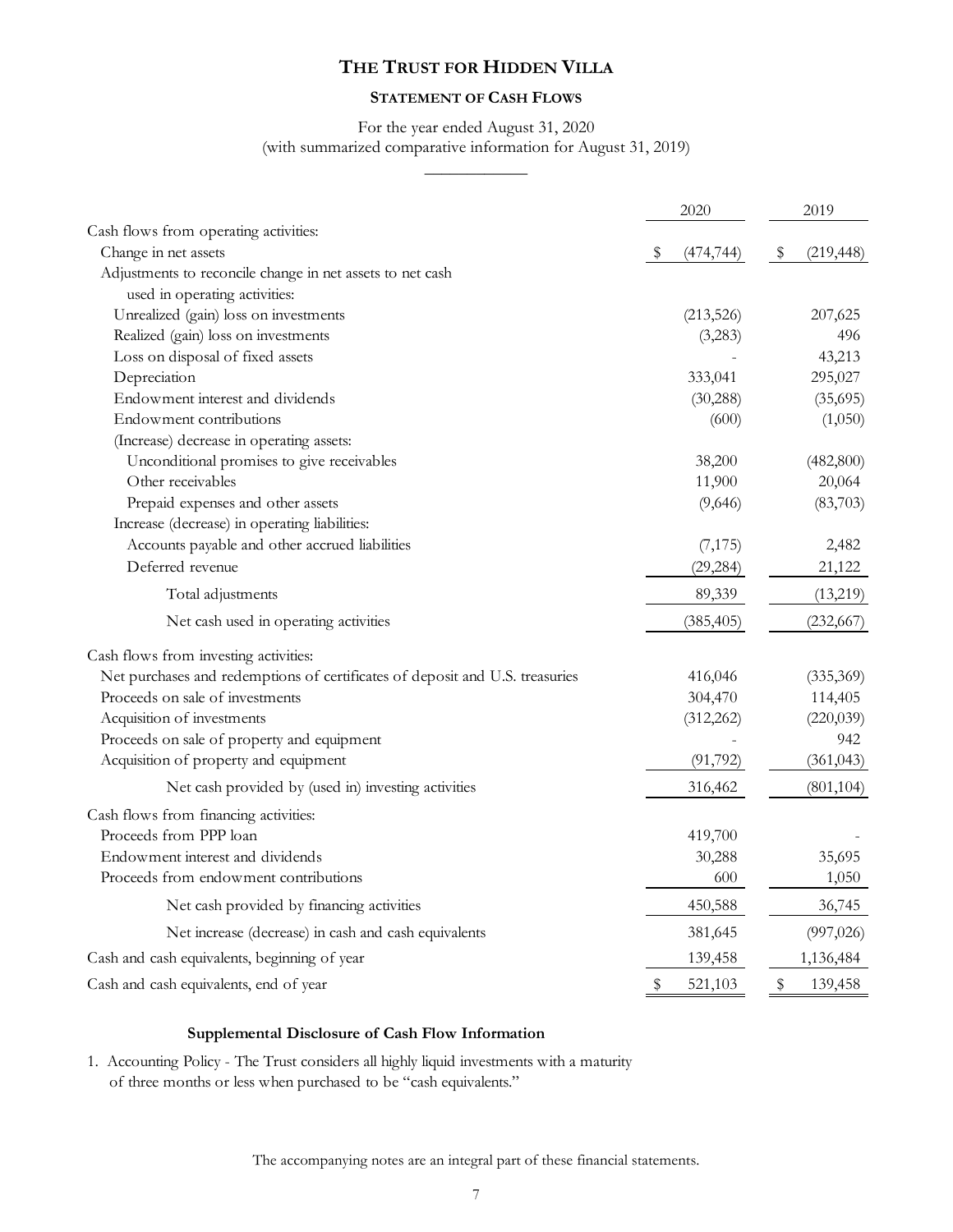#### **NOTES TO FINANCIAL STATEMENTS**

August 31, 2020  $\overline{\phantom{a}}$ 

## **1. Business Description and Summary of Significant Accounting Policies**

## **Organization**

Hidden Villa's mission is to foster educational experiences that build connections and inspire a deeper appreciation and respect for nature, food, and one another. Stretching over 1,600 acres of open space in the foothills of the Santa Cruz Mountains, about 40 miles south of San Francisco, our vision is a sustainable, healthy and just future for all.

Hidden Villa was founded by Frank and Josephine Duveneck, who purchased the land in 1924 and offered it as a gathering place for discussion, reflection, and incubation of social reform. Over the following decades, the Duvenecks established the first Hostel on the Pacific Coast (1937), the first multiracial summer camp (1945), and Hidden Villa's Environmental Education Program (1970). The Trust for Hidden Villa (the "Trust") was established as a nonprofit in 1960 and is supported by earned income and contributions from individuals, foundations and corporations throughout the Bay Area.

## **Nature of Activities**

**Environmental Education Program:** Teaches elementary through high school students key concepts of ecology and environmental stewardship through experiences on the farm and in the wilderness. Hidden Villa's teaching techniques and strategies are unique, striking a balance between scientific investigation and feelings of wonder, awareness, appreciation, and fun. (20,000+ students, teachers and parents participate annually; COVID-19 response included the suspension of field trips beginning in March, which reduced this number).

**Summer Camp:** Builds relationships among youth from diverse socio-economic and cultural backgrounds for shared activities in Hidden Villa's unique environment (1,400 participate annually; COVID-19 response suspended in-person camp and virtual camps were offered).

**Community Programs**: Provides workshops and forums for families and individuals interested in sustainable practices, animal husbandry, and nature. (8,000 participants annually; COVID-19 response suspended on-site programs and offered limited reservations for outdoor recreation).

**Facility Rentals:** Includes the Hostel, where groups and individuals stay; Josephine's Retreat; and the Dana Center and Duveneck House for large and small events and meetings. (COVID-19 response cancelled all reservations mid-March).

**Community Supported Agriculture Program:** Brings seasonal vegetable, fruit, and flower bounty to local families: 75% provides neighborhood shareholders and market goers with fresh, organic produce; 25% is donated to the Community Service Agency of Mountain View for distribution to their local food pantry clients. (COVID-19 response included increased vegetable, meat, and egg donations to community partners).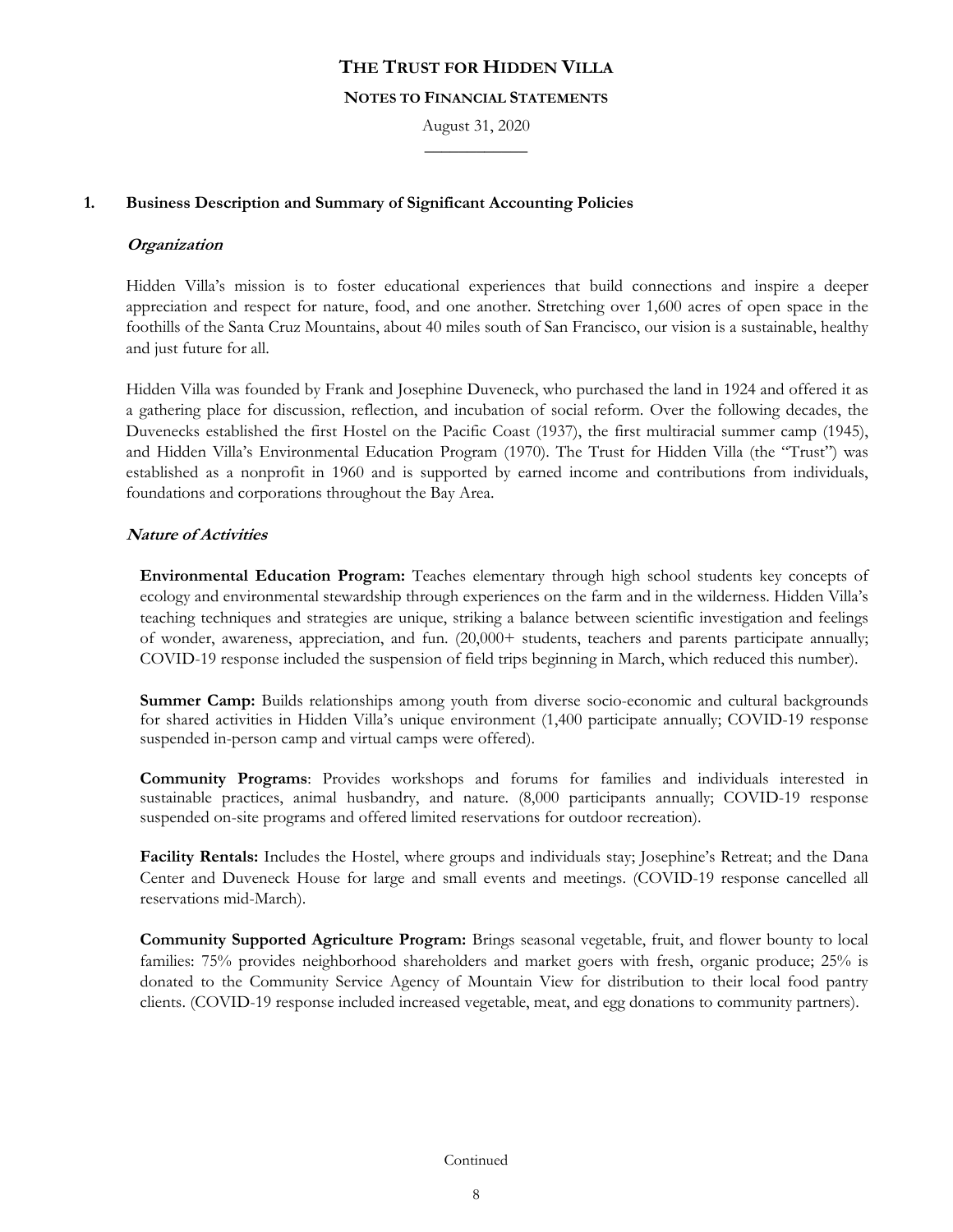#### **NOTES TO FINANCIAL STATEMENTS**

August 31, 2020  $\overline{\phantom{a}}$ 

## **1. Business Description and Summary of Significant Accounting Policies**, continued

## **Nature of Activities**, continued

**Animal Husbandry:** Demonstrates sustainable means of animal agriculture wherein, animal welfare and land stewardship are paramount for a working farm. Cows, sheep, chickens, goats, pigs, and the occasional turkey provide broad educational resources and real-world, hands-on learning opportunities for Hidden Villa program participants and for casual visitors. (COVID-19 response included increased vegetable, meat, and egg donations to community partners).

**Resident Intern Program:** Provides training for young people interested in environmental education, community programs, non-profit management, social justice, organic farming, and animal husbandry.

Our constituents cover a wide spectrum of age, physical ability, geography, ethnicity, cultural and socioeconomic backgrounds. Our organic farm, rustic barns, newer sustainable structures and pristine riparian, woodland and chaparral wilderness provide opportunities to experience the beauty of our local environment.

## **Basis of Accounting**

The financial statements of the Trust have been prepared on the accrual basis of accounting in accordance with generally accepted accounting principles in the United States of America ("U.S. GAAP").

## **Reclassifications**

Certain reclassifications have been made to the August 31, 2019 financial statement presentation to conform to the August 31, 2020 presentation.

### **Basis of Presentation**

Net assets are classified based on the existence or absence of donor imposed restrictions. Accordingly, the Trust classified its net assets and changes in net assets as follows:

**Net Assets Without Donor Restrictions** – Net assets that are not subject to donor-imposed restrictions. This includes a Board-designated quasi-endowment fund, which has been funded by a portion of bequest donations received and is held as an organizational reserve. Annual donor spending from the quasiendowment follows the same procedures as spending from the earnings on the restricted endowment, with the earnings available to support general operations each year. Other spending from the quasi-endowment is subject to Board approval of specific projects.

**Net Assets With Donor Restrictions** – Net assets subject to stipulations imposed by donors, and/or grantors. Some donor restrictions are temporary in nature; those restrictions will be met by actions of the Trust or by passage of time. Other donor restrictions may be perpetual in nature, whereby the donor has stipulated the funds be maintained in perpetuity. Donor-imposed restrictions are released when a restriction expires, that is, when the stipulated time has elapsed, when the stipulated purpose for which the resource was restricted has been fulfilled, or both.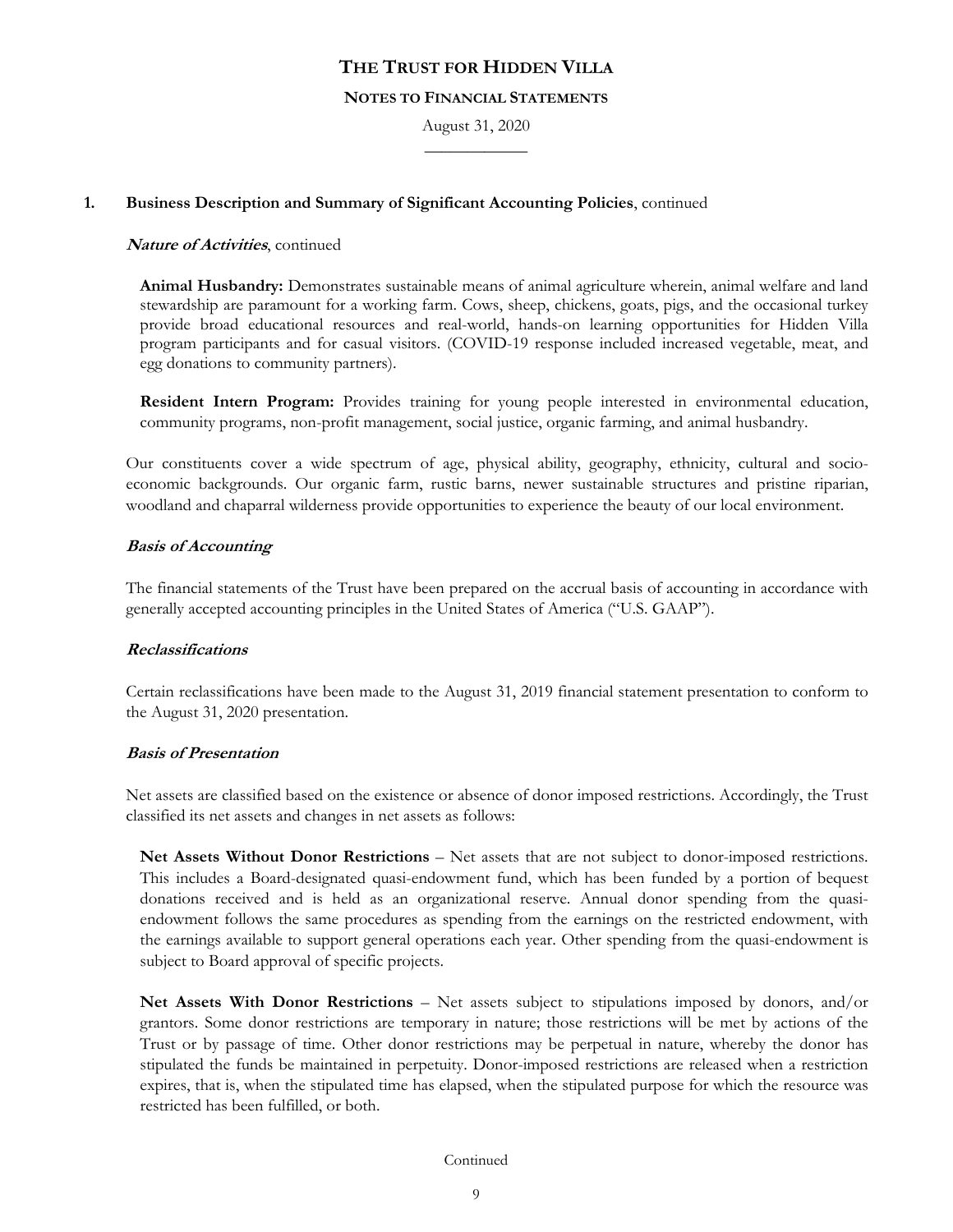#### **NOTES TO FINANCIAL STATEMENTS**

August 31, 2020  $\overline{\phantom{a}}$ 

## **1. Business Description and Summary of Significant Accounting Policies**, continued

#### **Measure of Operations**

Hidden Villa includes in its measure of operations all revenue and expenses that are an integral part of its fee, programs and supporting activities. The measure of operations does not include the activity on the endowment account or the Board-designated contributions from bequests.

### **Concentration of Credit Risk**

The Trust maintains its cash and cash equivalents in commercial checking and money market accounts. Periodically throughout the year, cash is maintained at the bank in excess of the insured (FDIC) amount of \$250,000, or \$500,000 for SIPC insurance.

### **Certificates of Deposit**

Certificates of deposit are carried at market value. The Trust has both the ability and the intent to hold them until maturity. Certificates of deposit held as of August 31, 2020 mature between December 31, 2020 and January 21, 2021, and have an interest rate of between 1.53% and 1.65%.

## **Promises to Give**

Unconditional verifiable promises to give are recognized as revenue in the period they are pledged. Conditional promises to give are recognized as revenue when the conditions on which they depend are substantially met, that is, when the conditional promise becomes unconditional.

### **Accounts Receivable**

The Trust utilizes the allowance method for recognizing bad debts. The allowance is based on experience in prior years and management's analysis of specific accounts. Management has determined that an allowance for uncollectible accounts is not deemed necessary as of August 31, 2020.

### **Property and Equipment, Net**

The Trust records purchased property and equipment at cost and donated property and equipment at fair value, with cost or fair value in excess of \$2,500. Depreciation is computed using the straight-line method over the following useful lives:

| Building                     | 30 years      |
|------------------------------|---------------|
| Building improvements        | 30 years      |
| Office equipment             | 5 to 7 years  |
| Other equipment and software | 3 to 7 years  |
| Vehicles                     | 5 to 10 years |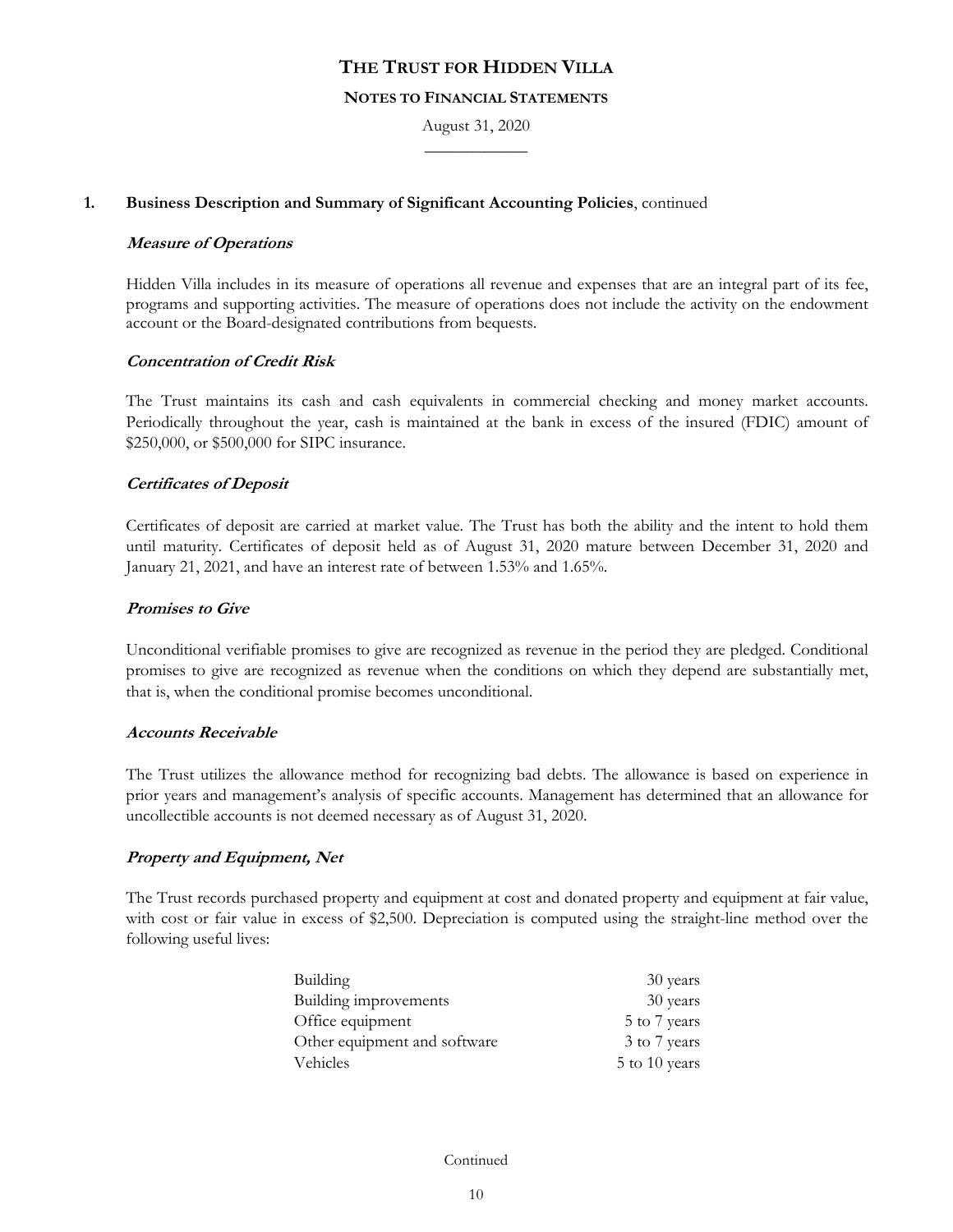### **NOTES TO FINANCIAL STATEMENTS**

August 31, 2020  $\overline{\phantom{a}}$ 

## **1. Business Description and Summary of Significant Accounting Policies**, continued

### **Donated Assets**

Donated marketable securities and other noncash donations are recorded as contributions at their fair value at the date of donation. These donated assets are depreciated over their useful lives upon being put in service.

## **Investments**

Investments are stated at their fair market value based on quoted market prices. Investments received by donation are recorded at their fair market value on the date received. Net realized and unrealized gains or losses are reflected as increases or decreases in net assets without donor restriction, unless their use is restricted by the donor. If a restriction is fulfilled in the same fiscal year in which the investment income and/or gain is earned, the Trust reports the earnings as without donor restrictions. Gains or losses that result from market fluctuations are recognized in the fiscal year such fluctuations occur.

Investment securities are exposed to various risks, such as interest rate, market fluctuations and credit risks. Due to the level of risk associated with certain investment securities, it is at least reasonably possible that changes in risks in the near term would materially affect fair value and the amounts reported in the Statement of Financial Position and the Statement of Activities.

## **Deferred Revenue**

The Trust receives advances for events to be held in the future. These amounts are recorded as deferred revenue when received and are recognized as revenue when the event occurs. Deferred revenue was \$45,480 as of August 31, 2020.

### **Revenue Recognition**

### **Contributions**

Unconditional promises to give to the Trust are recorded as revenue at their fair value when the promise is made. Contributions received are recorded as support without donor restrictions or with donor restrictions based on whether they include donor stipulations that limit the use of the contributions. When a donor restriction expires, net assets with donor restrictions are reclassified to net assets without donor restrictions and reported in the Statement of Activities as net assets released from restriction. Contribution revenue is recognized when contributions are received. All contributions are considered available for general operations unless specifically restricted by the donor. Grants to support the Trust's programs are received from individuals, foundations, governmental agencies and corporations and are recorded as revenue when received.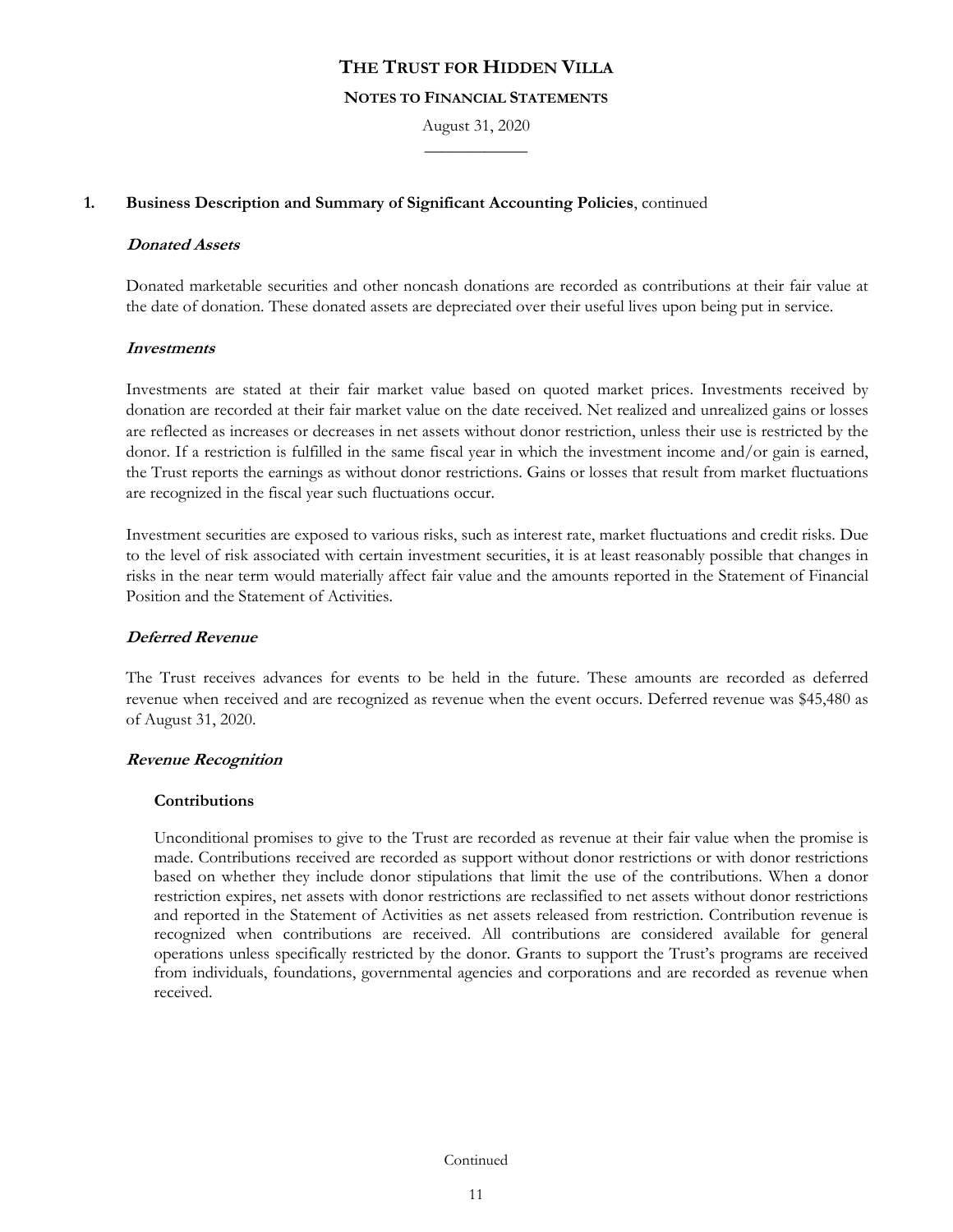#### **NOTES TO FINANCIAL STATEMENTS**

August 31, 2020  $\overline{\phantom{a}}$ 

## **1. Business Description and Summary of Significant Accounting Policies**, continued

### **Revenue Recognition**, continued

#### **Bequest**

The Trust is occasionally notified by donors or the trustees of their estates that they have been named as a beneficiary in their will. The Trust will not immediately recognize these gifts as receivables and contributions unless they are irrevocable, unconditional and measurable. If a gift does not meet these criteria, it is not recognized as contribution revenue until the will is declared valid and subject to final distribution. At that time, the Trust recognizes the contribution at fair value, net of a discount for likely fees and taxes, based on historical experience.

#### **Fees, Rental Income, and Events**

Fee, rental income, and event revenue and expenses are recognized in the year that the program is held or the rental period or event occurs.

#### **Investment Income**

Realized and unrealized gains and losses and investment income derived from investment transactions are included as income in the year earned.

## **Contributed Services**

Contributed services, which require a specialized skill and which the Trust would have paid for if not donated, are recorded at the estimated fair value at the time the services are rendered. The Trust records these services when the value is over \$1,500. Donated contributed services were \$5,376 for the year ended August 31, 2020. The Trust also receives donated services that do not require specific expertise, but which are nonetheless essential to the Trust's operations. These contributed services are not reflected in the financial statements.

### **Endowments**

The State of California enacted the Uniform Prudent Management of Institutional Funds Act ("UPMIFA") effective January 1, 2009, the provisions of which apply to endowment funds existing on or established after that date. Net asset classifications of donor-restricted endowment funds subject to an enacted version of UPMIFA have been accounted for appropriately in these financial statements. Additional disclosures about the Trust's endowment funds (both donor-restricted and Board-designated endowment funds), whether or not the Trust is subject to UPMIFA, have been included for the year ended August 31, 2020.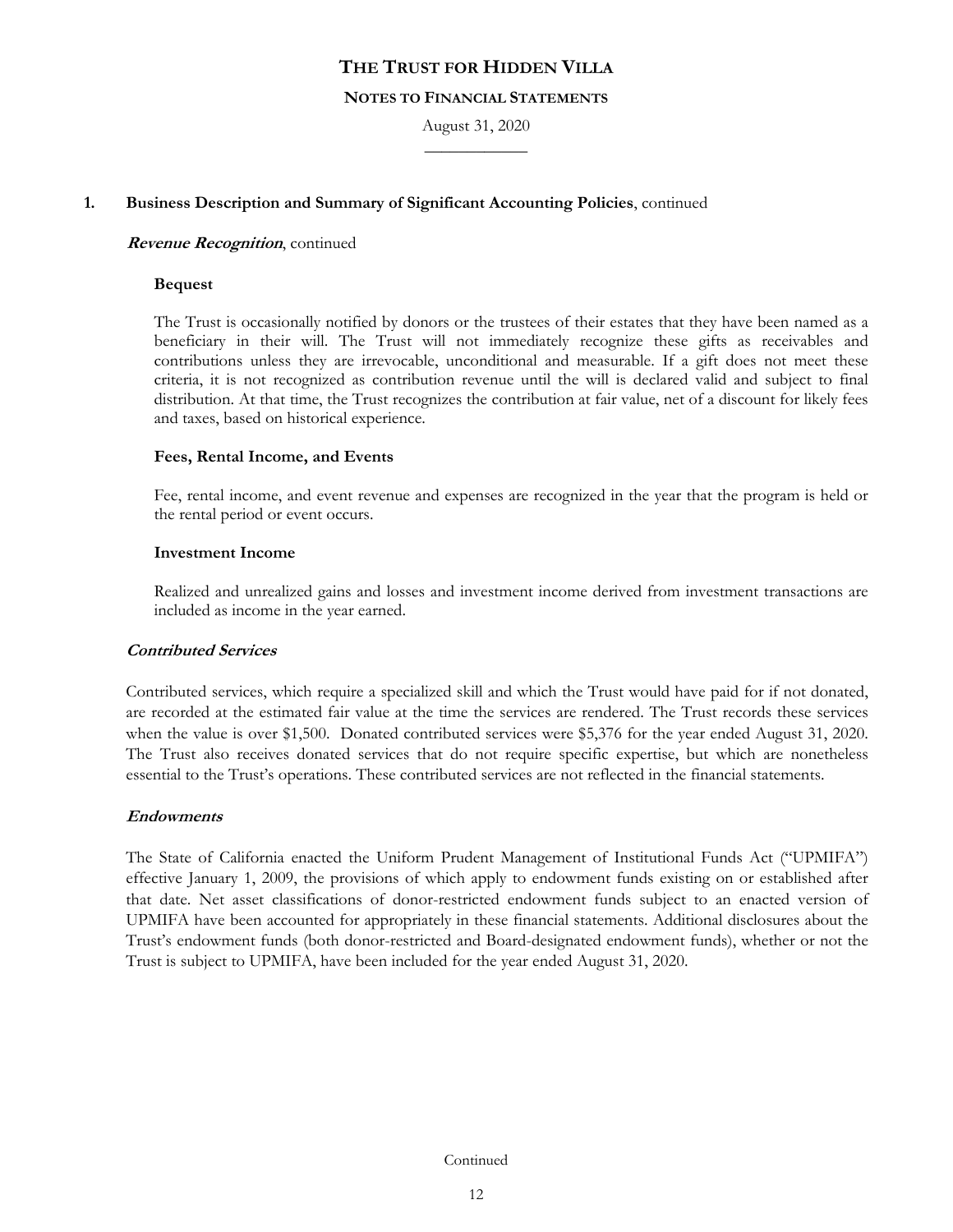### **NOTES TO FINANCIAL STATEMENTS**

August 31, 2020  $\overline{\phantom{a}}$ 

## **1. Business Description and Summary of Significant Accounting Policies**, continued

#### **Endowments**, continued

#### **Interpretation of Relevant Law**

The Board has interpreted the State of California's enacted version of UPMIFA as requiring the preservation of the fair value of the original gift as of the gift date of the donor-restricted endowment fund, absent explicit donor stipulations to the contrary. As a result of this interpretation, the Trust classifies as net assets with donor restrictions (1) the original value of gifts donated to the endowment, (2) the original value of subsequent gifts donated to the endowment, and (3) additions to the endowment in accordance with donor directions. The remaining portion of the donor-restricted endowment fund that is not classified as perpetual in nature is classified as purpose restricted net assets until those amounts are appropriated for expenditure by the Trust in a manner consistent with the standard of prudence prescribed by the enacted version of UPMIFA.

### **Spending Policy**

In accordance with the State of California's enacted version of UPMIFA, the Trust considers the following factors in making a determination to appropriate or accumulate donor-restricted endowment funds:

- (1) The duration and preservation of the fund
- (2) The purposes of the Trust and the endowment funds
- (3) General economic conditions
- (4) The possible effect of inflation and deflation
- (5) The expected total return from income and the appreciation of investments
- (6) Other resources of the Trust
- (7) The investment policies of the Trust

### **Investment Policy, Strategies, and Objectives**

The Trust has adopted investment and spending policies for endowment assets that attempt to maximize total return consistent with an acceptable level of risk. The goal is to produce a growing level of income and principal to ensure that the funding for the activities supported by the endowment can be maintained in the face of inflation.

Endowment assets are invested in a well diversified asset mix, which includes equity and debt securities. Investment risk is measured in terms of the total endowment fund; investment assets and allocation between asset classes and strategies are managed to not expose the funds to unacceptable levels of risk.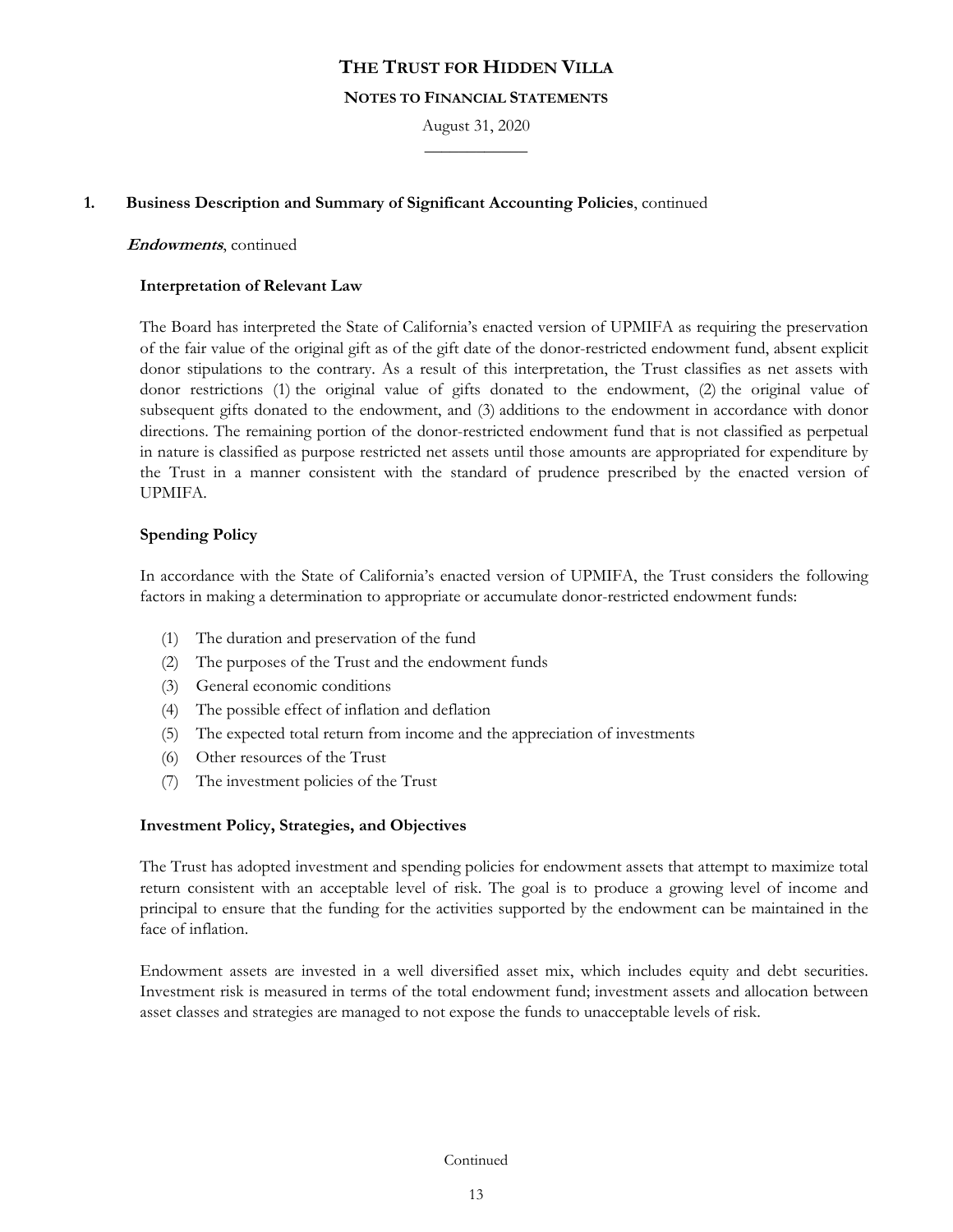### **NOTES TO FINANCIAL STATEMENTS**

August 31, 2020  $\overline{\phantom{a}}$ 

## **1. Business Description and Summary of Significant Accounting Policies**, continued

## **Fair Value Measurement - Definition and Hierarchy**

Fair value is defined as the price that would be received to sell an asset or paid to transfer a liability (i.e., the exit price) in an orderly transaction between market participants at the measurement date.

In determining fair value, the Trust uses various valuation approaches. A hierarchy has been established for inputs used in measuring fair value that maximizes the use of observable inputs and minimizes the use of unobservable inputs by requiring that the most observable inputs be used when available. Observable inputs are inputs that market participants would use in pricing the asset or liability based on market data obtained from sources independent of the Trust. Unobservable inputs are inputs that reflect the Trust's assumptions about what market participants would use in pricing the asset or liability developed based on the best information available in the circumstances.

The hierarchy is broken down into three levels based on the observability of inputs as follows:

**Level 1** - quoted prices in active markets for identical investments.

**Level 2** *-* inputs other than quoted prices that are observable for the asset or liability either directly or indirectly, including inputs in markets that are not considered to be active.

**Level 3** - significant unobservable inputs (including the Trust's own assumptions in determining fair value instruments).

The categorization within the valuation hierarchy is based upon the lowest level of input that is significant to the fair value measurement.

### **Expense Allocations**

Directly identifiable expenses are charged to program and supporting services. Expenses related to more than one area are allocated to program and supporting. Supporting services expenses include those expenses that are not directly identifiable with any other specific function, but provide for the overall support and direction of the Trust. The major expenses that are allocated are depreciation, insurance, and occupancy costs on the basis of staff time and participant hours. Management reviews and evaluates the allocations based on changes in programs and the time spent by individuals on the different program or supporting services.

### **Income Taxes**

No provision has been made for income taxes, as the Trust is exempt from federal income tax under Internal Revenue Code Section 501(c)(3) and state income taxes under Section 23701(d) of the California Revenue Taxation Code. However, income from certain activities not directly related to the Trust's tax-exempt purpose may be subject to taxation as unrelated business income.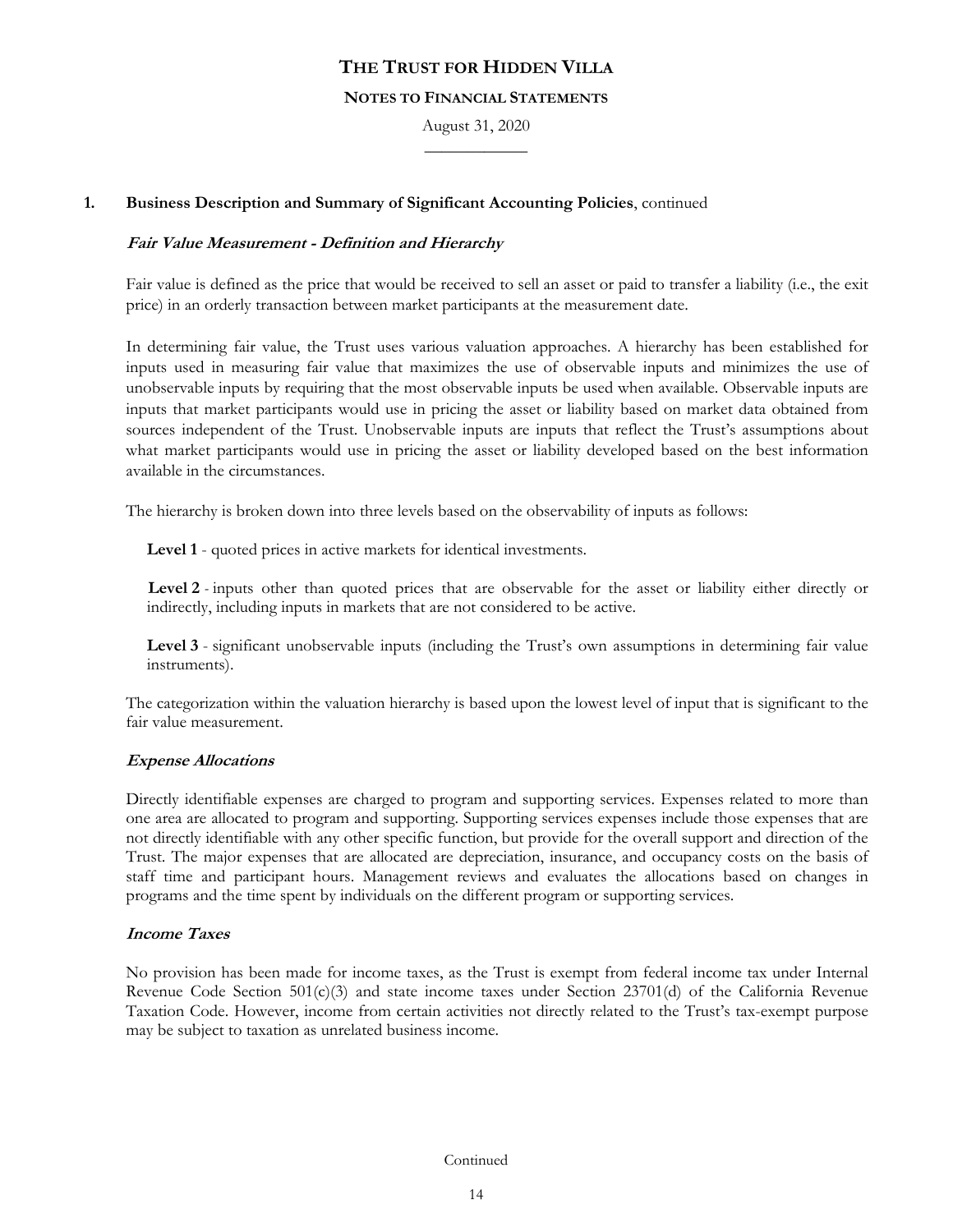#### **NOTES TO FINANCIAL STATEMENTS**

August 31, 2020  $\overline{\phantom{a}}$ 

## **1. Business Description and Summary of Significant Accounting Policies**, continued

## **Estimates**

The preparation of financial statements in conformity with U.S. GAAP requires management to make estimates and assumptions that affect the reported amounts of assets and liabilities and disclosure of contingent assets and liabilities at the date of the financial statements and the reported amounts of revenues and expenses during the reporting period. Accordingly, actual results could differ from those estimates.

## **Concentrations**

The Trust's unconditional promise to give receivables is comprised of 98% of pledges from one donor.

Contributions from two donors received in the current year comprised approximately 22% and 16% of total contributions.

## **Change in Accounting Principle**

In June 2018, the Financial Accounting Standards Board ("FASB") issued Accounting Standards Update ("ASU") 2018-08, *Not-for-Profit Entities: Clarifying the Scope and the Accounting Guidance for Contributions Received and Contributions Made* ("ASU 2018-08"). The accounting for contributions has been modified to clarify distinguishing whether grants or contracts should be accounted for as non-reciprocal contributions, or as exchange transactions that follow revenue recognition accounting. For exchange transactions, ASU 2018-08 clarifies when each party directly receives commensurate value in the transaction, and how to deal with thirdparty payers to a transaction. Additionally, the criteria for determining whether a contribution is conditional has been changed from a probability-based approach to one focused on barriers in an arrangement. For nonpublic entities, ASU 2018-08 is effective for annual reporting periods beginning after December 15, 2018 for contributions received, and after December 15, 2019 for contributions made with early adoption permitted. The Trust has adopted ASU 2018-08 as a resource recipient using the modified prospective method for the year ended August 31, 2020 and it did not have a material impact on the financial statements**.**

### **Recent Accounting Pronouncements**

In May 2014, the FASB issued ASU 2014-09, *Revenue from Contracts with Customers* ("ASU 2014-09"), which converges the FASB and the International Accounting Standards Board standards on revenue recognition. ASU 2014-09 supersedes the revenue recognition requirements in ASC 605, *Revenue Recognition*. ASU 2014-09 provides a five-step analysis of transactions to determine when and how revenue is recognized, based upon the core principle that revenue is recognized to depict the transfer of goods or services to customers in an amount that reflects the consideration to which the entity expects to be entitled in exchange for those goods or services. ASU 2014-09 also requires additional disclosures regarding the nature, amount, timing and uncertainty of revenue and cash flows arising from contracts with customers. ASU 2014-09 is effective for fiscal years beginning after December 15, 2018 and interim periods within annual periods beginning after December 15, 2018. Early adoption is permitted for annual reporting periods beginning after December 15, 2016, including interim periods within that reporting period. The Trust is currently evaluating the impact of the adoption of ASU 2014-09 on its financial statements.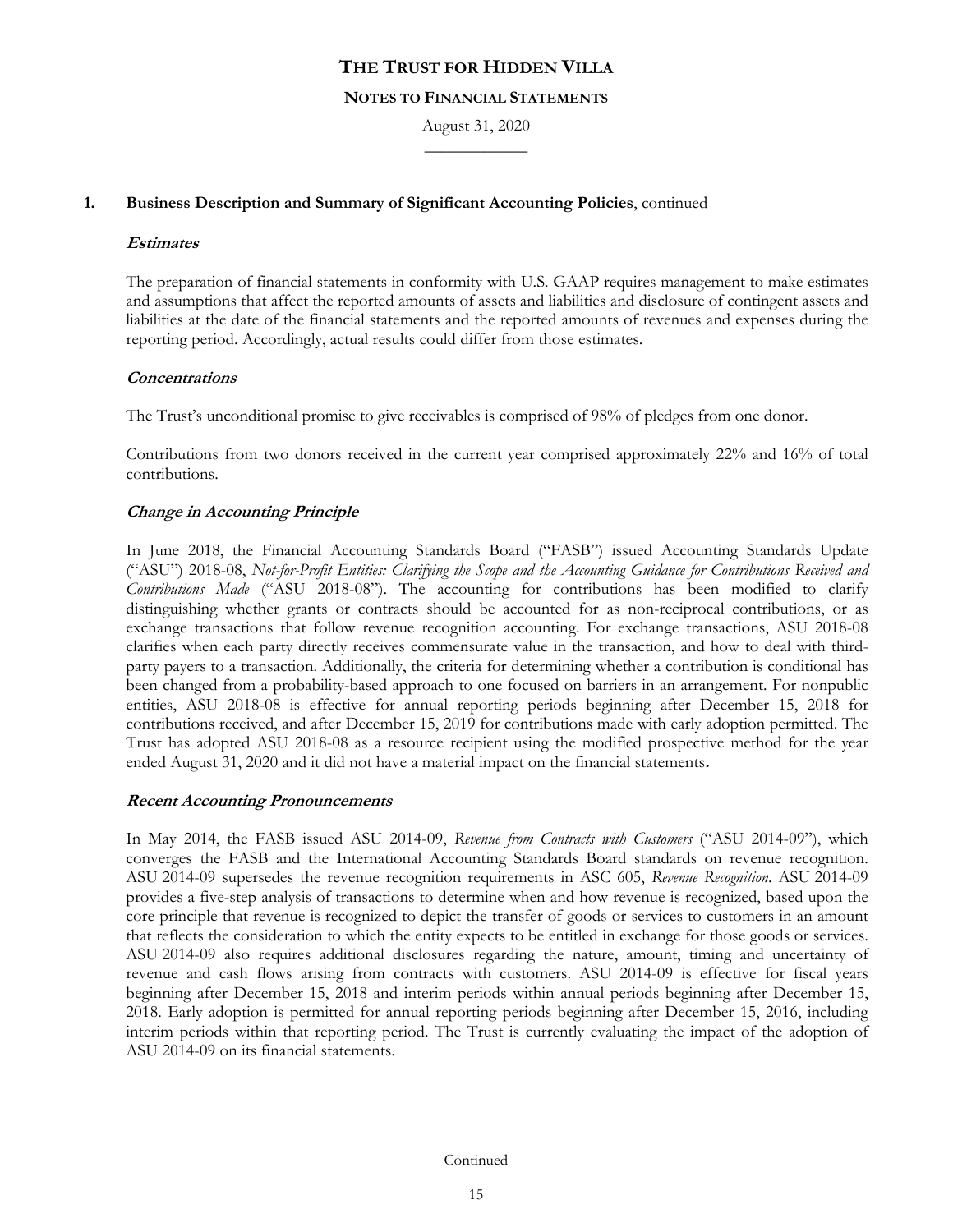## **NOTES TO FINANCIAL STATEMENTS**

August 31, 2020  $\overline{\phantom{a}}$ 

## **1. Business Description and Summary of Significant Accounting Policies**, continued

#### **Recent Accounting Pronouncements**, continued

In February 2016, the FASB issued ASU 2016-02, *Leases (842)*. The new guidance requires lessees to recognize a right-to-use asset and a lease liability for virtually all leases (other than leases that meet the definition of a shortterm lease). The new guidance is effective for fiscal years beginning after December 15, 2019 and interim periods beginning the following year. Early application is permitted. Additionally, In November 2019, the FASB issued ASU 2019-10, which amends the effective date of the standard to fiscal years beginning after December 15, 2020. The Trust is in the process of evaluating the impact of the new guidance on its financial statements.

In June 2020, FASB issued ASU No. 2020-05, *Revenue from Contracts with Customers (Topic 606)* and *Leases (Topic 842)*: Effective Dates for Certain Entities, which effectively delayed the adoption date to an effective date for private entities for annual periods beginning after December 15, 2019 and 2021, respectively.

## **2. Financial Results, Liquidity, and Availability**

The accompanying financial statements have been prepared in conformity with generally accepted accounting principles. The Trust's statement of activities shows negative changes in net assets of \$474,744 for the year ended August 31, 2020. The Trust is dependent on contributions from third-party donors to fund their operations. The ability to continue as a going concern anticipates that such funding will continue for a period of one year or more. The Trust also intends to release Board-designated funds as needed for operations.

The Trust's financial assets available for general expenditures within one year of the statement of financial position date are as follows as of August 31, 2020:

| Cash and cash equivalents                                   | \$<br>521,103 |
|-------------------------------------------------------------|---------------|
| Certificates of deposit and U.S. treasuries                 | 299,017       |
| Unconditional promises to give receivables, current portion | 504,200       |
| Other receivables                                           | 9,394         |
| Investments, at fair value                                  | 6,963,144     |
| Total liquid financial assets                               | 8,296,858     |
| Less: amounts not available to be used within one year:     |               |
| Restricted by donor with time or purpose restrictions,      |               |
| net of \$733,914 to be released for FY21                    | 184,592       |
| Accumulated earnings on permanently restricted endowment,   |               |
| net of \$32,250 spending budget for FY21                    | 372,953       |
| Board-designated quasi-endowment, net of \$275,750 spending |               |
| budget for FY21                                             | 5,565,591     |
| Perpetual in nature                                         | 716,600       |
|                                                             | 6,839,736     |
| Financial assets available to meet general expenditures     |               |
| within one year                                             | 1,457,122     |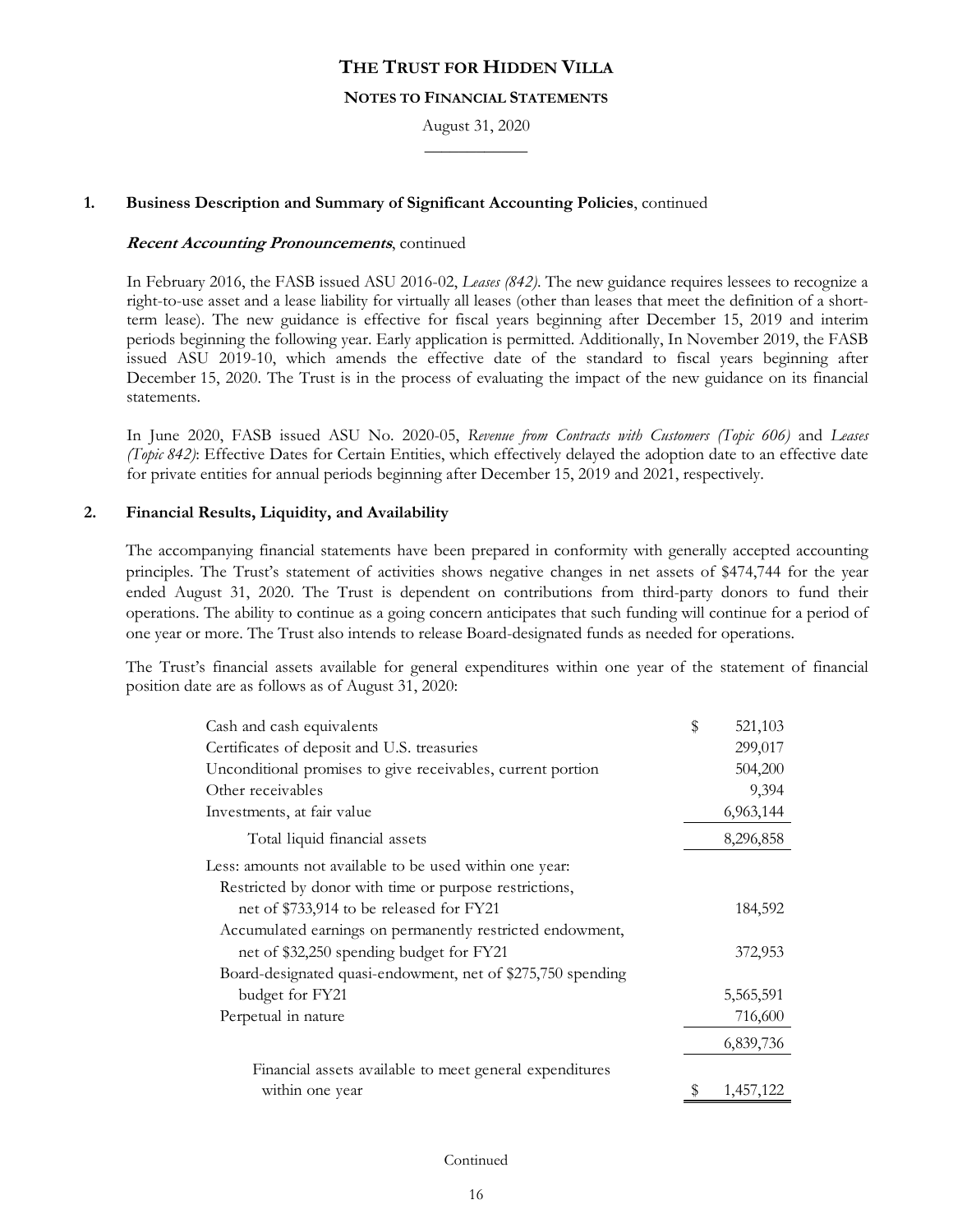#### **NOTES TO FINANCIAL STATEMENTS**

August 31, 2020  $\overline{\phantom{a}}$ 

## **2. Financial Results, Liquidity**, **and Availability**, continued

The Trust manages its liquidity and reserves following three guiding principles: 1) operating within a prudent range of financial soundness and stability; 2) maintaining adequate liquid assets to fund near-term operating needs; 3) and maintaining sufficient reserves to provide reasonable assurance that long-term obligations will be discharged. On an annual basis, the Trust generates some excess cash after covering all funding needs. The excess cash may be deposited into money market funds or certificates of deposit, or invested in equity and fixed income securities to maximize returns while ensuring the Trust has access to funds at all times to meet liquidity needs. Excess cash deposited in money market accounts and certificates of deposit are available within one year.

### **3. Unconditional Promises to Give Receivables**

Unconditional promises to give receivables is summarized as follows for the year ended August 31, 2020:

| Receivables in less than one year                     | Y, | 504,200   |
|-------------------------------------------------------|----|-----------|
| Receivables in one to five years                      |    | 4,800     |
| Receivables in more than five years                   |    | 1,200     |
| Total unconditional promises to give receivables      |    | 510,200   |
| Less: current portion                                 |    | (504,200) |
| Unconditional promises to give receivables, long-term | Ж  | 6,000     |

The receivables are not stated at present value since any discount would not be material.

### **4. Property and Equipment, Net**

Property and equipment, net is summarized as follows for the year ended August 31, 2020:

| Land                               | \$<br>6,385,143 |
|------------------------------------|-----------------|
| Buildings and land improvements    | 6,719,510       |
| Furniture, equipment, and vehicles | 315,793         |
| Software                           | 451,672         |
| Livestock                          | 5,000           |
|                                    | 13,877,118      |
| Less: accumulated depreciation     | (4,938,290)     |
|                                    | 8,938,828       |
| Construction in progress           | 95,962          |
|                                    | 9,034,790       |

Depreciation expense was \$333,041 for the year ended August 31, 2020.

The construction in progress is for the implementation of the Salesforce CRM platform. The implementation is expected to be completed by August 2021 for a total cost of approximately \$101,000, which includes the \$95,962 of construction in progress at August 31, 2020.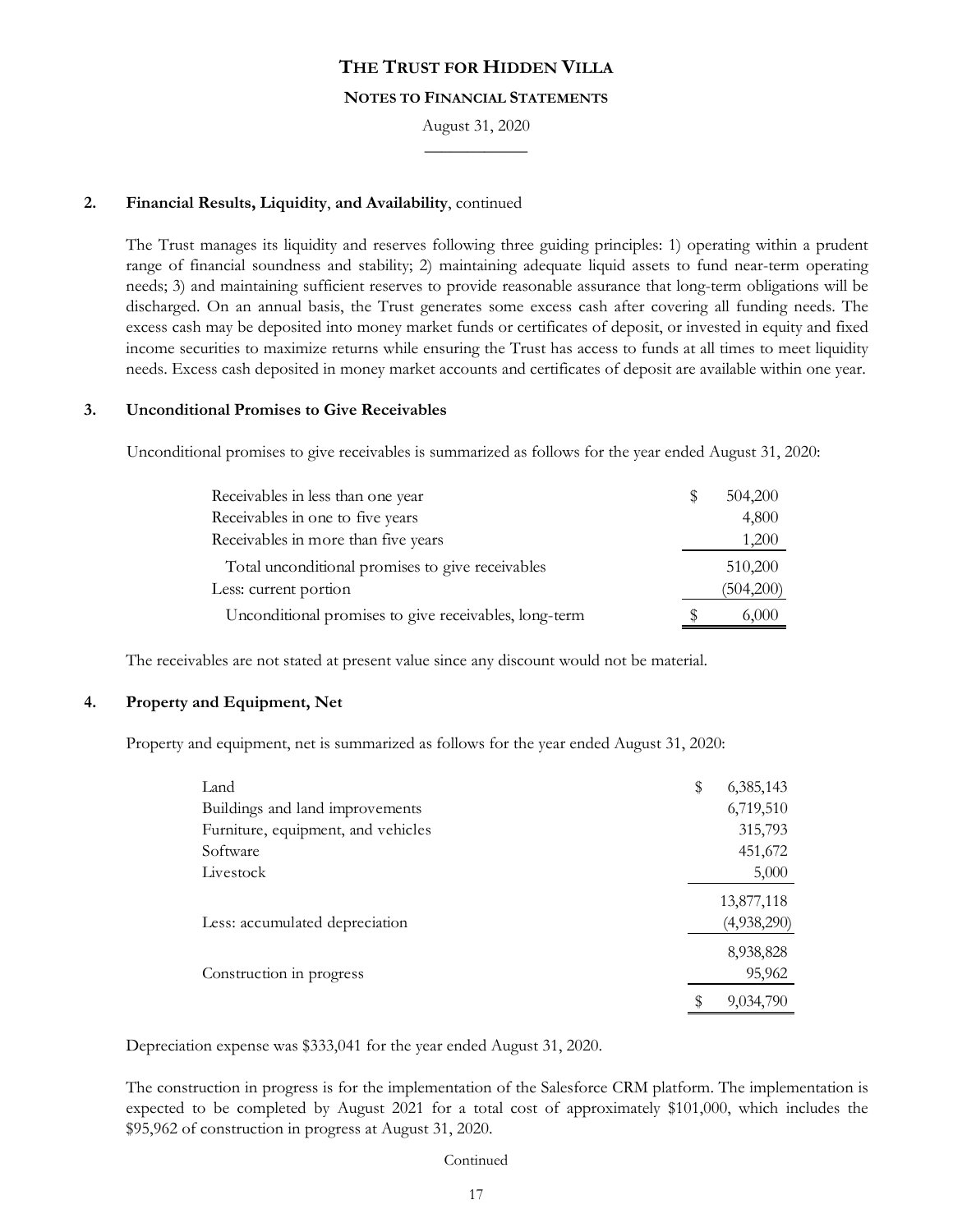#### **NOTES TO FINANCIAL STATEMENTS**

August 31, 2020  $\overline{\phantom{a}}$ 

#### **5. Investments**

The Trust's investments, consisting of mutual funds and exchange traded funds, are recorded at fair value and are summarized as follows for the year ended August 31, 2020:

| U.S. equity                 | \$<br>1,836,049 |
|-----------------------------|-----------------|
| International equity        | 1,371,969       |
| Domestic fixed              | 1,052,836       |
| Global fixed                | 977,740         |
| Inflation linked securities | 529,119         |
| Real estate                 | 360,157         |
| Emerging markets equity     | 437,834         |
| Precious metals             | 230,668         |
| Commodities                 | 163,910         |
| Money market                | 2,862           |
|                             | \$<br>6,963,144 |

#### **6. Note Payable – Paycheck Protection Program**

On April 29, 2020, the Trust entered into a loan in the amount of \$419,700 under the Paycheck Protection Program ("PPP"). Established as part of the Coronavirus Aid, Relief and Economic Security Act ("CARES Act"), the PPP provides for loans to qualifying businesses in the amounts of up to 2.5 times the business's average monthly payroll expenses. PPP loans and accrued interest are forgivable after a "covered period" (eight or twenty four weeks) as long as the borrower maintains its payroll levels and uses the loan proceeds for eligible purposes, including payroll, benefits, rent, and utilities. The forgiveness amount will be reduced if the borrower terminates employees or reduces salaries during the covered period. Any unforgiven portion of a PPP loan is payable over two or five years at an interest rate of 1% with a deferral of payments for ten months after the end of the covered period. Subsequent to year-end, the Trust was informed that the full PPP loan amount of \$419,700 and interest was forgiven as of December 18, 2020.

### **7. Retirement Plan**

The Trust has a tax deferred savings 403(b) plan covering all eligible employees. Participants may receive discretionary matching contributions of 1.00% to 1.25% of their annual salary. Employer contributions were \$12,649 for the year ended August 31, 2020.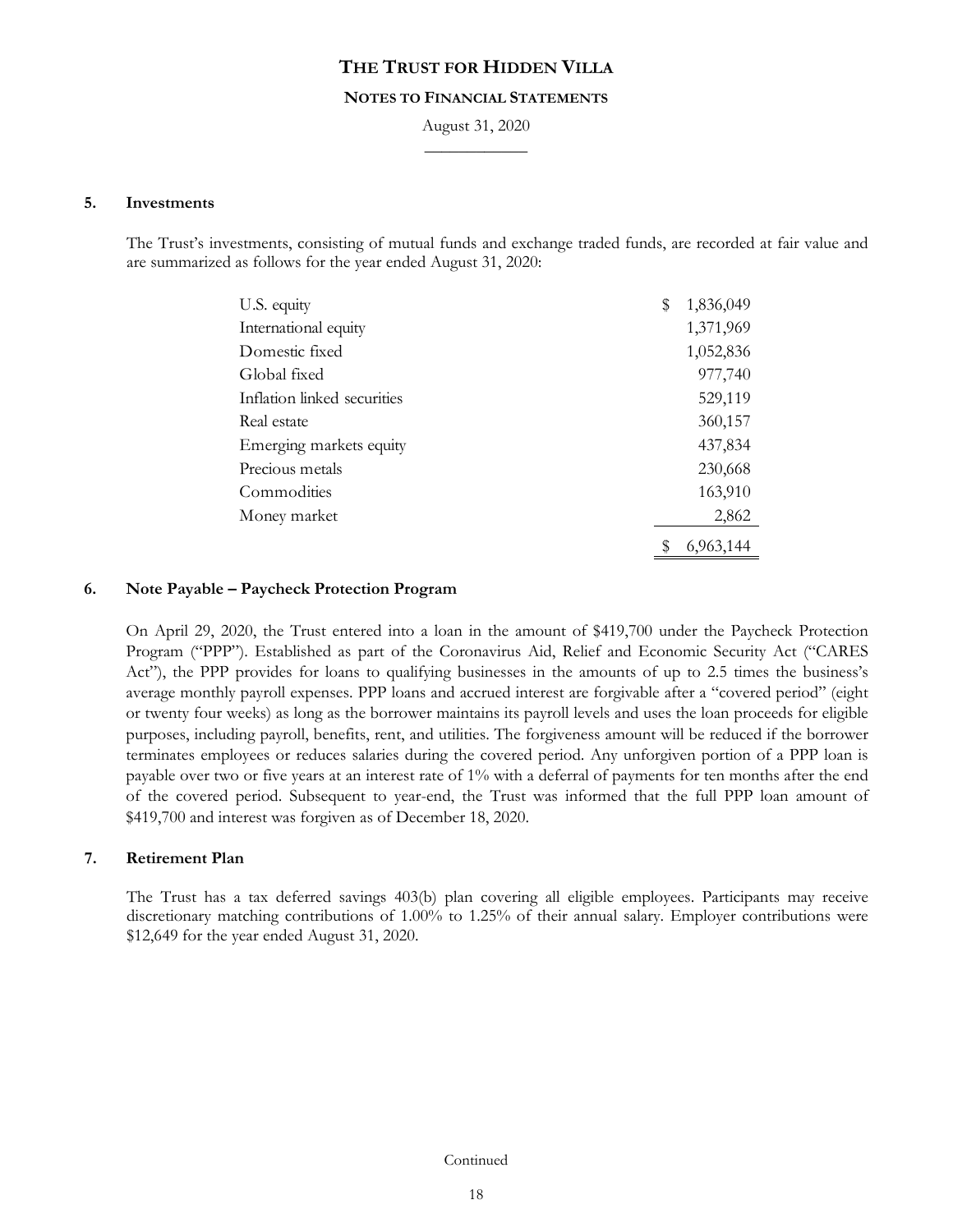## **NOTES TO FINANCIAL STATEMENTS**

August 31, 2020  $\overline{\phantom{a}}$ 

## **8. Net Assets**

## **With Donor Restrictions**

Net assets with donor restrictions were available for the following purposes for the year ended August 31, 2020:

| Purpose restrictions: |                 |
|-----------------------|-----------------|
| Operations, endowment | \$<br>405,203   |
| Programs              | 332,760         |
| Operations            | 50,672          |
| Scholarships/camp     | 26,111          |
| Capital improvements  | 8,964           |
|                       | 823,710         |
| Time restrictions     | 500,000         |
| Perpetual in nature   | 716,600         |
|                       | \$<br>2,040,310 |

Net assets released from donor restrictions by incurring expenses satisfying the purpose or time restrictions specified by donors were as follows for the year ended August 31, 2020:

| Purpose restriction accomplished: |   |         |
|-----------------------------------|---|---------|
| Programs                          | S | 443,168 |
| Operations, endowment             |   | 32,220  |
| Operations                        |   | 42,500  |
| Legacy Fund                       |   | 14,886  |
|                                   |   | 532,774 |
| Time restriction accomplished     |   | 5,000   |
|                                   | S | 537,774 |

### **Without Donor Restrictions**

The Trust's Board of Directors has designated net assets without donor restrictions for the following purposes as of August 31, 2020:

| Without donor restrictions: |   |            |
|-----------------------------|---|------------|
| Property and equipment      | S | 9,034,790  |
| Donated artwork             |   | 270,900    |
| Board designated            |   | 5,841,341  |
| Undesignated                |   | (52,036)   |
|                             |   | 15,094,995 |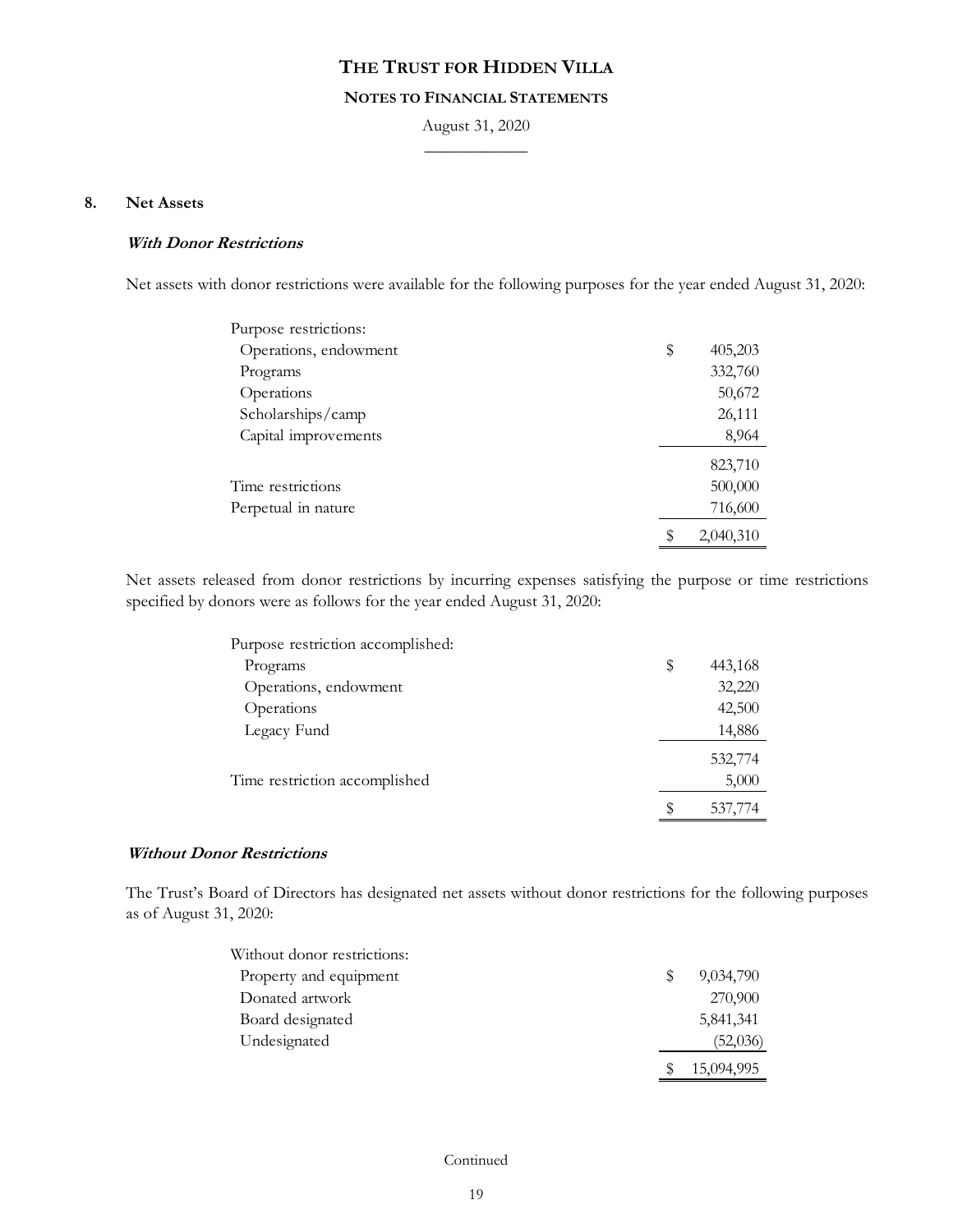### **NOTES TO FINANCIAL STATEMENTS**

August 31, 2020  $\overline{\phantom{a}}$ 

### **9. Endowment**

Endowment net assets composition by type of fund are summarized as follows for the year ended August 31, 2020:

|                                                                                                                                                            | Without<br>Donor<br>Restrictions | With<br>Donor<br>Restrictions | Total<br>Endowment<br>Net Assets |
|------------------------------------------------------------------------------------------------------------------------------------------------------------|----------------------------------|-------------------------------|----------------------------------|
| Board-designated endowment funds<br>Donor-restricted endowment funds:<br>Original donor restricted gift amounts<br>required to be maintained in prepetuity | 5,841,341                        | \$                            | 5,841,341<br>y                   |
| by donor<br>Accumulated investment gains                                                                                                                   |                                  | 716,600<br>405,203            | 716,600<br>405,203               |
|                                                                                                                                                            | 5,841,341                        | 1,121,803                     | 6,963,144                        |

Changes in endowment net assets are summarized as follows for the year ended August 31, 2020:

|                                         | Without<br>Donor<br>Restrictions | With<br>Donor<br>Restrictions | Total<br>Endowment<br>Net Assets |
|-----------------------------------------|----------------------------------|-------------------------------|----------------------------------|
| Endowment net assets, September 1, 2019 | 5,650,038                        | 1,088,555<br>S                | 6,738,593<br>S                   |
| Contributions                           | 112,532                          | 600                           | 113,132                          |
| Interest and dividend income            | 156,677                          | 30,288                        | 186,965                          |
| Realized gain on endownment assets      | 2,886                            | 558                           | 3,444                            |
| Unrealized gain on endownment assets    | 175,988                          | 34,022                        | 210,010                          |
| Appropriated for expenditure            | (256,780)                        | (32, 220)                     | (289,000)                        |
| Endowment net assets, August 31, 2020   | 5,841,341                        | 1,121,803                     | 6,963,144                        |

The amount classified as with donor restrictions includes the amount of the endowment fund that must be retained permanently in accordance with explicit donor stipulations. For the year ended August 31, 2020, the Trust received \$600 of contributions that must be retained permanently.